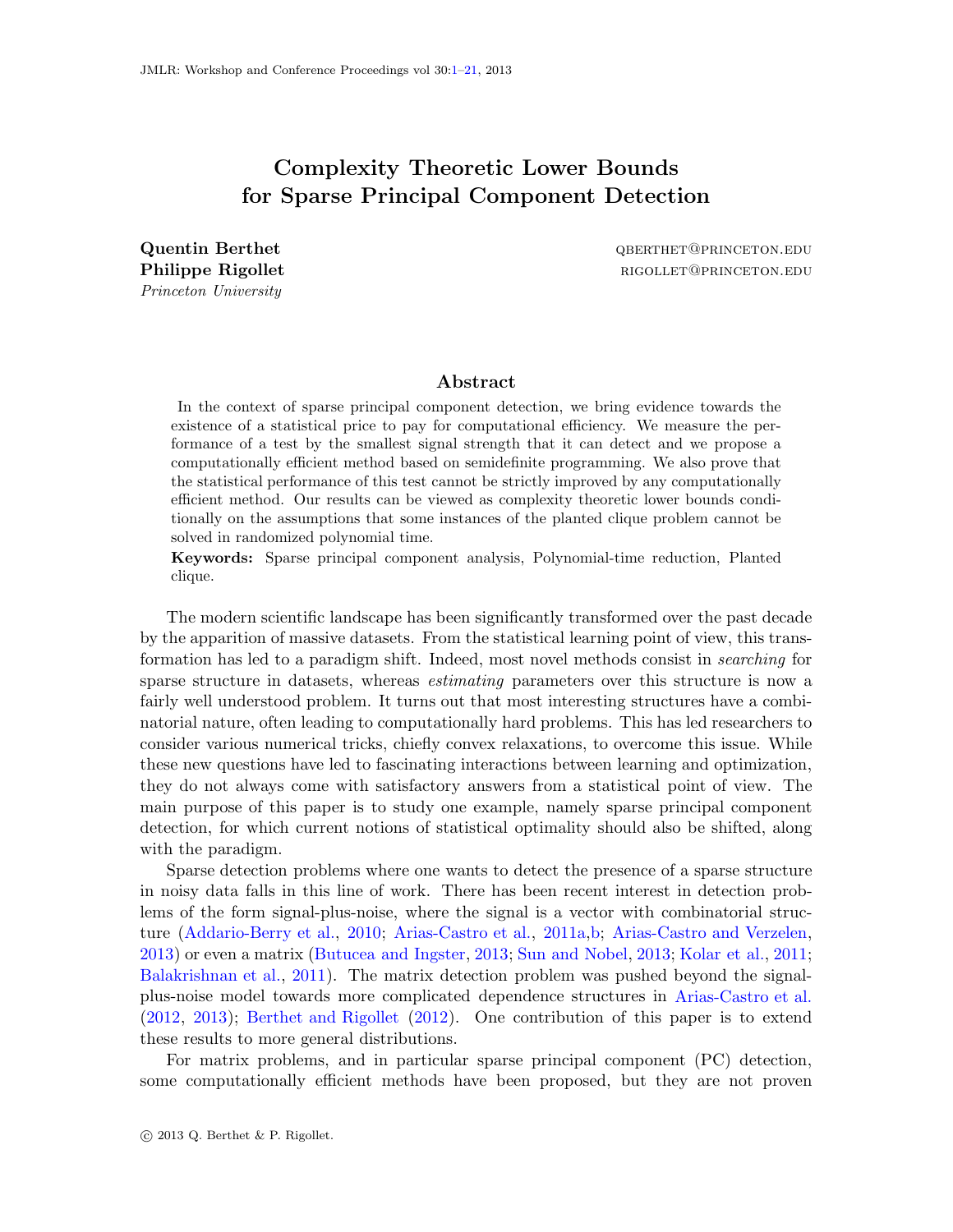to achieve the optimal detection levels. [Johnstone and Lu](#page-14-1) [\(2009](#page-14-1)); [Cai et al.](#page-13-3) [\(2012](#page-13-3)); [Ma](#page-14-2) [\(2013](#page-14-2)) suggest heuristics for which detection levels are unknown and [Berthet and Rigollet](#page-13-2) [\(2012](#page-13-2)) prove suboptimal detection levels for a natural semidefinite relaxation developed by [d'Aspremont et al.](#page-13-4) [\(2007](#page-13-4)) and an even simpler, efficient, dual method called Minimum Dual Perturbation (MDP). More recently, [d'Aspremont et al.](#page-13-5) [\(2012](#page-13-5)) developed another semidefinite relaxation for sparse PC detection that performs well only outside of the highdimensional, low sparsity regime that we are interested in. Note that it follows from the results of [Amini and Wainwright](#page-12-6) [\(2009\)](#page-12-6) that the former semidefinite relaxation is optimal if it has a rank-one solution. Unfortunately, rank-one solutions can only be guaranteed at suboptimal detection levels. This literature hints at a potential cost for computational efficiency in the sparse PC detection problem.

Partial results were obtained by [Berthet and Rigollet](#page-13-2) [\(2012](#page-13-2)) who proved that their bound for MDP and SDP are unlikely to be improved, as otherwise they would lead to randomized polynomial time algorithms for instances of the planted clique problem that are believed to be hard. This result only focuses on a given testing method, but suggests the existence of an intrinsic gap between the optimal rates of detection and what is statistically achievable in polynomial time. Such phenomena are hinted at in [Chandrasekaran and Jordan](#page-13-6) [\(2013](#page-13-6)) but their these results focus on the behavior of upper bounds. Closer to our goal, is the work of [Shalev-Shwartz et al.](#page-15-1) [\(2012\)](#page-15-1) that exhibits a statistical price to pay for computational efficiency. In particular, their derive a computational theoretic lower bound using a much weaker conjecture than the hidden clique conjecture that we employ here, namely the existence of one-way permutations. This conjecture is widely accepted and is the basis of many cryptographic protocols. Unfortunately, the lower bound holds only for a synthetic classification problem that is somewhat tailored to this conjecture. It still remains to fully describe a theory, and to develop lower bounds on the statistical accuracy that is achievable in reasonable computational time for natural problems. This article aims to do so for a general sparse PC detection problem.

This paper is organized in the following way. The sparse PC detection problem is formally described in Section [1.](#page-2-0) Then, we show in Section [2](#page-4-0) that our general detection framework is a natural extension of the existing literature, and that all the usual results for classical detection of sparse PC are still valid. Section [3](#page-5-0) focuses on testing in polynomial time, where we study detection levels for the semidefinite relaxation developed by [d'Aspremont et al.](#page-13-4) [\(2007](#page-13-4)) (It trivially extends to the MDP statistic of [Berthet and Rigollet](#page-13-2) [\(2012](#page-13-2))). These levels are shown to be unimprovable using computationally efficient methods in Section [4.](#page-7-0) This is achieved by introducing a new notion of optimality that takes into account computational efficiency. Practically, we reduce the planted clique problem, conjectured to be computationally hard already in an average-case sense (i.e. over most random instances) to obtaining better rates for sparse PC detection.

NOTATION. The space of  $d \times d$  symmetric real matrices is denoted by  $S_d$ . We write  $Z \succeq 0$  whenever Z is semidefinite positive. We denote by N the set of nonnegative integers and define  $\mathbb{N}_1 = \mathbb{N} \setminus \{0\}.$ 

The elements of a vector  $v \in \mathbb{R}^d$  are denoted by  $v_1, \ldots, v_d$  and similarly, a matrix Z has element  $Z_{ij}$  on its ith row and jth column. For any  $q > 0$ ,  $|v|_q$  denotes the  $\ell_q$  "norm" of a vector v and is defined by  $|v|_q = (\sum_j |v_j|^q)^{1/q}$ . Moreover, we denote by  $|v|_0$  its so-called  $\ell_0$  "norm", that is its number of nonzero elements. Furthermore, by extension, for  $Z \in \mathbf{S}_d$ ,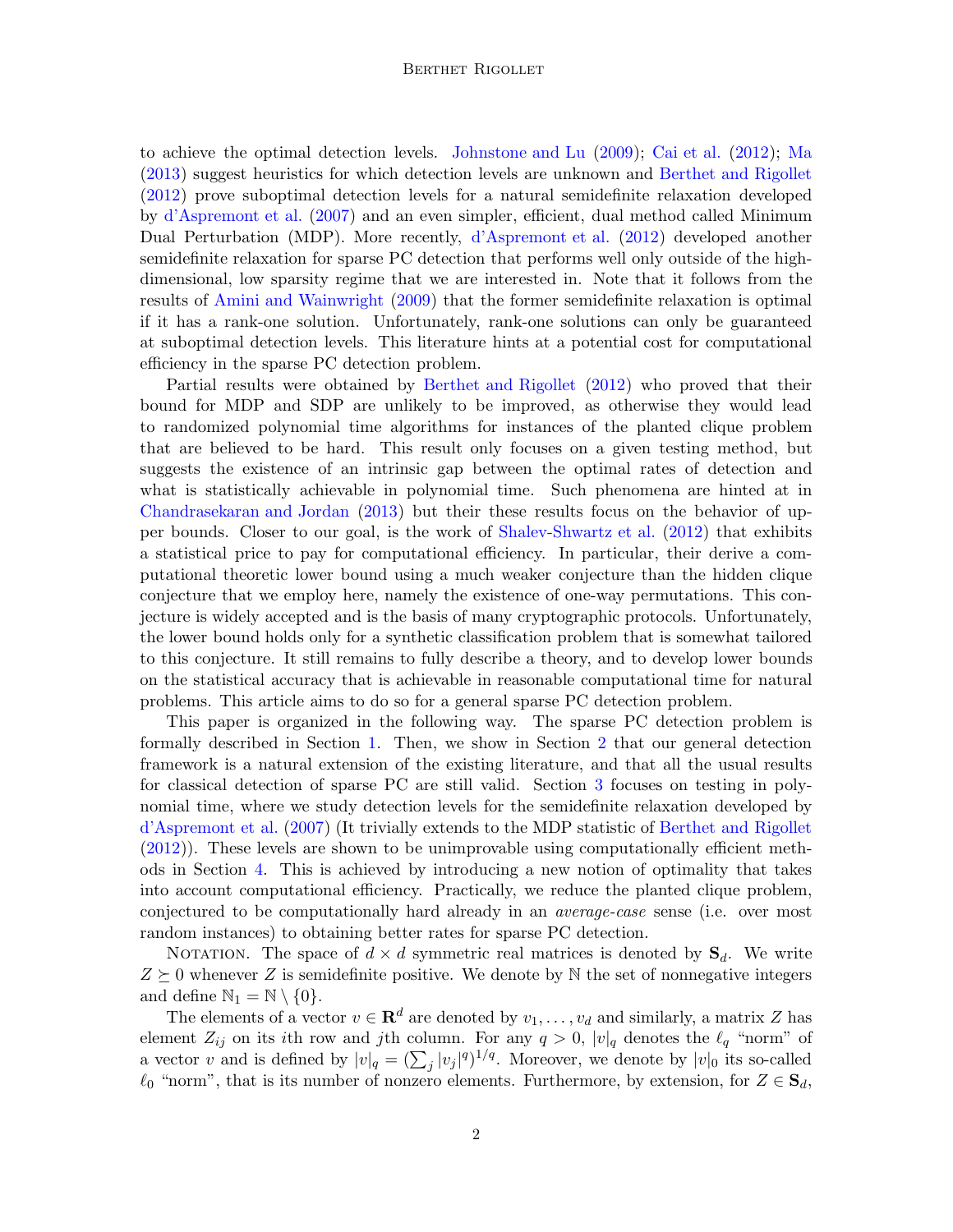we denote by  $|Z|_q$  the  $\ell_q$  norm of the vector formed by the entries of Z. We also define for  $q \in [0, 2)$  the set  $\mathcal{B}_q(R)$  of unit vectors within the  $\ell_q$ -ball of radius  $R > 0$ 

$$
\mathcal{B}_q(R) = \{ v \in \mathbf{R}^d : |v|_2 = 1, |v|_q \le R \}.
$$

For a finite set S, we denote by |S| its cardinality. We also write  $A_S$  for the  $|S| \times |S|$ submatrix with elements  $(A_{ij})_{i,j\in S}$ , and  $v_S$  for the vector of  $\mathbb{R}^{|S|}$  with elements  $v_i$  for  $i \in S$ . The vector 1 denotes a vector with coordinates all equal to 1. If a vector has an index such as  $v_i$ , then we use  $v_{i,j}$  to denote its *j*th element.

The vectors  $e_i$  and matrices  $E_{ij}$  are the elements of the canonical bases of  $\mathbf{R}^d$  and  $\mathbf{R}^{d \times d}$ . We also define  $S^{d-1}$  as the unit Euclidean sphere of  $\mathbb{R}^d$  and  $S_S^{d-1}$  the set of vectors in  $S^{d-1}$ with support  $S \subset \{1, \ldots, d\}$ . The identity matrix in  $\mathbf{R}^d$  is denoted by  $I_d$ .

A Bernoulli random variable with parameter  $p \in [0, 1]$  takes values 1 or 0 with probability p and  $1 - p$  respectively. A Rademacher random variable takes values 1 or  $-1$  with probability 1/2. A binomial random variable, with distribution  $\mathcal{B}(n, p)$  is the sum of n independent Bernoulli random variables with identical parameter  $p$ . A hypergeometric random variable, with distribution  $\mathcal{H}(N, k, n)$  is the random number of successes in n draws from a population of size  $N$  among which are  $k$  successes, without replacement. The total variation norm, noted  $\|\cdot\|_{TV}$  has the usual definition.

The trace and rank functionals are denoted by **Tr** and **rank** respectively and have their usual definition. We denote by  $T^c$  the complement of a set T. Finally, for two real numbers a and b, we write  $a \wedge b = \min(a, b)$ ,  $a \vee b = \max(a, b)$ , and  $a_+ = a \vee 0$ .

#### <span id="page-2-0"></span>1. Problem description

Let  $X \in \mathbb{R}^d$  be a centered random vector with unknown distribution P that has finite second moment along every direction. The first principal component for  $X$  is a direction  $v \in S^{d-1}$  such that the variance  $\mathsf{V}(v) = \mathbf{E}[(v^\top X)^2]$  along direction v is larger than in any other direction. If no such  $v$  exists, the distribution of  $X$  is said to be *isotropic*. The goal of sparse principal component detection is to test whether  $X$  follows an isotropic distribution  ${\bf P}_0$  or a distribution  ${\bf P}_v$  for which there exists a sparse  $v \in \mathcal{B}_0(k)$ ,  $k \ll d$ , along which the variance is large. Without loss of generality, we assume that under the isotropic distribution  $\mathbf{P}_0$ , all directions have unit variance and under  $\mathbf{P}_v$ , the variance along v is equal to  $1 + \theta$ for some positive  $\theta$ . Note that since v has unit norm,  $\theta$  captures the signal strength.

To perform our test, we observe n independent copies  $X_1, \ldots, X_n$  of X. For any direction  $u \in \mathcal{S}^{d-1}$ , define the empirical variance along u by

$$
\widehat{\mathsf{V}}_n(u) = \frac{1}{n} \sum_{i=1}^n (u^\top X_i)^2.
$$

Clearly the concentration of  $V_n(u)$  around  $V(u)$  will have a significant effect on the performance of our testing procedure. If, for any  $u \in S^{d-1}$ , the centered random variable  $(u^{\top}X)^2 - \mathbb{E}[(u^{\top}X)^2]$  satisfies the conditions for Bernstein's inequality (see, e.g., [Massart](#page-14-3),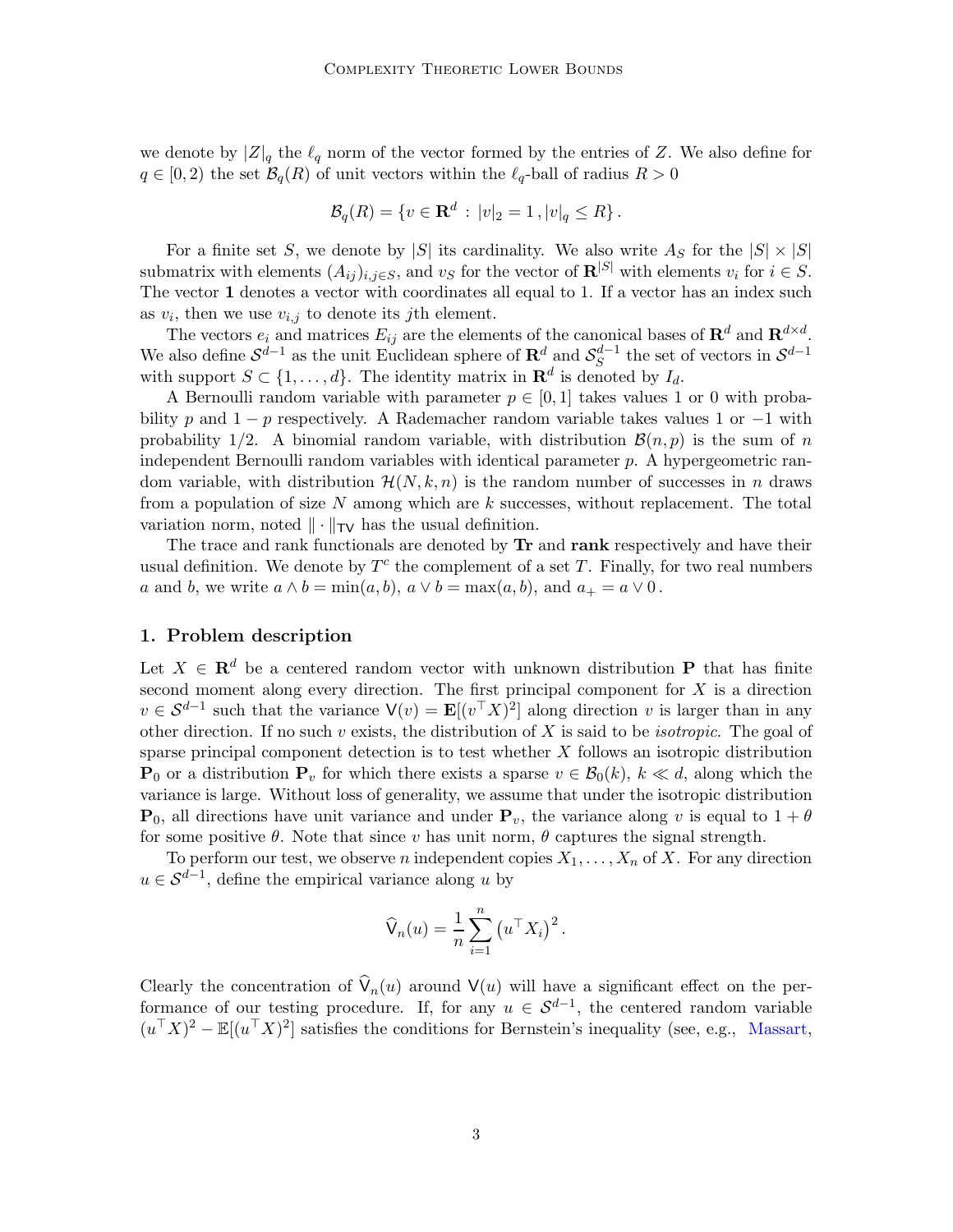[2007,](#page-14-3) eq. (2.18), p.24) under both  $P_0$  and  $P_v$ , then, up to numerical constants, we have

$$
\sup_{u\in\mathcal{S}^{d-1}} \mathbf{P}_0^{\otimes n} \Big( \big| \widehat{\mathsf{V}}_n(u) - 1 \big| > 4 \sqrt{\frac{\log(1/\nu)}{n}} + 4 \frac{\log(1/\nu)}{n} \Big) \le \nu, \qquad \forall \nu > 0, \tag{1}
$$

$$
\mathbf{P}_v^{\otimes n} \Big(\widehat{\mathsf{V}}_n(v) - (1+\theta) < -2\sqrt{\frac{2\theta k \log(2/\nu)}{n}} - 4\frac{\log(2/\nu)}{n}\Big) \le \nu \,, \qquad \forall \nu > 0, \ v \in \mathcal{B}_0(k) \,.\tag{2}
$$

Such inequalities are satisfied if we assume that  $P_0$  and  $P_v$  are sub-Gaussian distributions for example. Rather than specifying such an ad-hoc assumption, we define the following sets of distributions under which the fluctuations of  $\mathsf{V}_n$  around  $\mathsf{V}$  are of the same order as those of sub-Gaussian distributions. As a result, we formulate our testing problem on the unknown distribution  $P$  of X as follows

<span id="page-3-1"></span><span id="page-3-0"></span>
$$
H_0 : \mathbf{P} \in \mathcal{D}_0 = \{ \mathbf{P}_0 : (1) \text{ holds} \}
$$
  

$$
H_1 : \mathbf{P} \in \mathcal{D}_1^k(\theta) = \bigcup_{v \in \mathcal{B}_0(k)} \{ \mathbf{P}_v : (2) \text{ holds} \}.
$$

Note that distributions in  $\mathcal{D}_0$  and  $\mathcal{D}_1^k(\theta)$  are implicitly centered at zero.

We argue that interesting testing procedures should be robust and thus perform well uniformly over these distributions. In the rest of the paper, we focus on such procedures. The existing literature on sparse principal component testing, particularly in [Berthet and Rigollet](#page-13-2) [\(2012](#page-13-2)) and [Arias-Castro et al.](#page-12-4) [\(2012](#page-12-4)) focuses on multivariate normal distributions, yet only relies on the sub-Gaussian properties of the empirical variance along unit directions. Actually, all the distributional assumptions made in [Vu and Lei](#page-15-2) [\(2012](#page-15-2)); [Arias-Castro et al.](#page-12-4) [\(2012](#page-12-4)) and [Berthet and Rigollet](#page-13-2) [\(2012](#page-13-2)) are particular cases of these hypotheses. We will show that concentration of the empirical variance as in  $(1)$  and  $(2)$  is sufficient to derive the results that were obtained under the sub-Gaussian assumption.

Recall that a test for this problem is a family  $\psi = {\psi_{d,n,k}}$  of  ${0,1}$ -valued measurable functions of the data  $(X_1, \ldots, X_n)$ . Our goal is to quantify the smallest signal strength  $\theta > 0$  for which there exists a test  $\psi$  with maximum test error bounded by  $\delta > 0$ , i.e.,

$$
\sup_{\substack{\mathbf{P}_0 \in \mathcal{D}_0 \\ \mathbf{P}_1 \in \mathcal{D}_1^k(\theta)}} \left\{ \mathbf{P}_0^{\otimes n}(\psi = 1) \vee \mathbf{P}_1^{\otimes n}(\psi = 0) \right\} \le \delta.
$$

To call our problem "sparse", we need to assume somehow that  $k$  is rather small. Throughout the paper, we fix a tolerance  $0 < \delta < 1/3$  (e.g.,  $\delta = 5\%$ ) and focus on the case where the parameters are in the *sparse regime*  $R_0 \subset \mathbb{N}_1^3$  of positive integers defined by

$$
R_0 = \left\{ (d, n, k) \in \mathbb{N}_1^3 : 15\sqrt{\frac{k \log(6ed/\delta)}{n}} \le 1, k \le d^{0.49} \right\}.
$$

Note that the constant 0.49 is arbitrary and can be replaced by any constant  $C < 0.5$ .

**Definition 1** Fix a set of parameters  $R \subset R_0$  in the sparse regime. Let T be a set of tests. A function  $\theta^*$  of  $(d, n, k) \in R$  is called optimal rate of detection over the class  $\mathcal{T}$  if for any  $(d, n, k) \in R$ , it holds: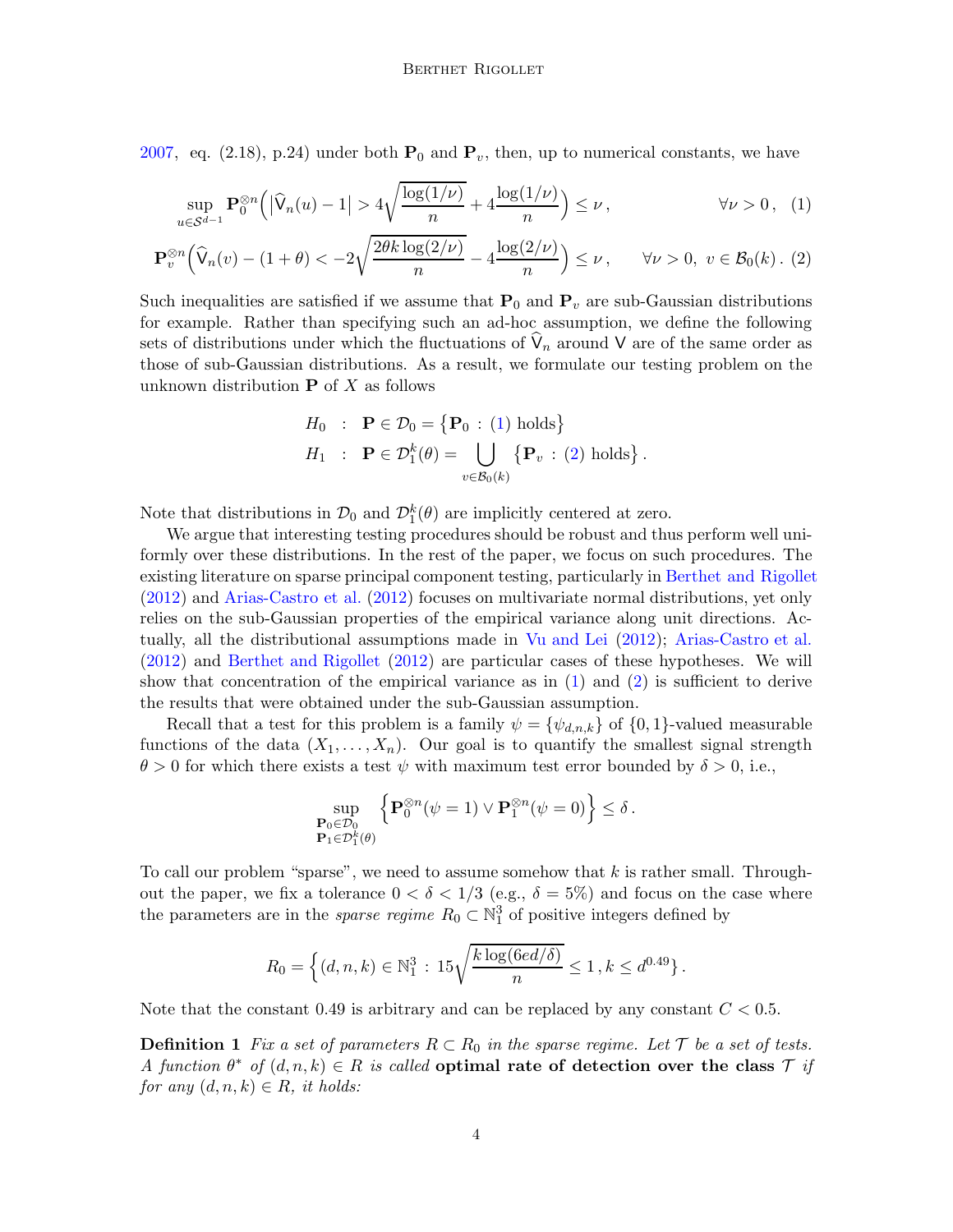(i) there exists a test  $\psi \in \mathcal{T}$  that discriminates between  $H_0$  and  $H_1$  at level  $\bar{c} \theta^*$  for some constant  $\bar{c} > 0$ , i.e., for any  $\theta \geq \bar{c}\theta^*$ 

$$
\sup_{\substack{\mathbf{P}_0 \in \mathcal{D}_0 \\ \mathbf{P}_1 \in \mathcal{D}_1^k(\theta)}} \left\{ \mathbf{P}_0^{\otimes n}(\psi = 1) \vee \mathbf{P}_1^{\otimes n}(\psi = 0) \right\} \le \delta.
$$

In this case we say that  $\psi \in \mathcal{T}$  discriminates between  $H_0$  and  $H_1$  at rate  $\theta^*$ .

(ii) for any test  $\phi \in \mathcal{T}$ , there exists a constant  $\underline{c}_{\phi} > 0$  such that  $\theta \leq \underline{c}_{\phi} \theta^*$  implies

$$
\sup_{\substack{\mathbf{P}_0 \in \mathcal{D}_0 \\ \mathbf{P}_1 \in \mathcal{D}_1^k(\theta)}} \left\{ \mathbf{P}_0^{\otimes n}(\phi = 1) \vee \mathbf{P}_1^{\otimes n}(\phi = 0) \right\} \ge \delta.
$$

Moreover, if both (i) and (ii) hold, we say that  $\psi$  is an optimal test over the class  $\mathcal{T}$ .

This an adaptation of the usual notion of statistical optimality, when one is focusing on the class of measurable functions, for  $\psi_{d,n,k} : (X_1, \ldots, X_n) \mapsto \{0, 1\}$ , also known as minimax optimality (see, e.g., [Tsybakov](#page-15-3), [2009](#page-15-3), for an introduction). In order to take into account the asymptotic nature of some classes of statistical tests (namely, those that are computationally efficient), we allow the constant  $\underline{c}_{\phi}$  in (ii) to depend on the test.

#### <span id="page-4-0"></span>2. Statistically optimal testing

We focus first on the traditional setting where  $\mathcal T$  contains all sequences  $\{\psi_{d,n,k}\}$  of tests.

Denote by  $\Sigma = \mathbb{E}[XX^\top]$  the covariance matrix of X and by  $\hat{\Sigma}$  its empirical counterpart:

$$
\hat{\Sigma} = \frac{1}{n} \sum_{i=1}^{n} X_i X_i^{\top} . \tag{3}
$$

Observe that  $\mathsf{V}(u) = u^{\top} \Sigma u$  and  $\widehat{\mathsf{V}}_n(u) = u^{\top} \widehat{\Sigma} u$ , for any  $u \in \mathcal{S}^{d-1}$ . Maximizing  $\widehat{\mathsf{V}}_n(u)$  over  $\mathcal{B}_0(k)$  gives the largest empirical variance along any k-sparse direction. It is also known as the k-sparse eigenvalue of  $\Sigma$  defined by

$$
\lambda_{\max}^k(\hat{\Sigma}) = \max_{u \in \mathcal{B}_0(k)} u^\top \hat{\Sigma} u. \tag{4}
$$

The following theorem describes the performance of the test

<span id="page-4-1"></span>
$$
\psi_{d,n,k} = \mathbf{1}\{\lambda_{\max}^k(\hat{\Sigma}) > 1 + \tau\}, \quad \tau > 0. \tag{5}
$$

<span id="page-4-2"></span>**Theorem 2** Assume that  $(d, n, k) \in R_0$  and define

$$
\bar{\theta} = 15 \sqrt{\frac{k \log \left( \frac{6ed}{k \delta} \right)}{n}}.
$$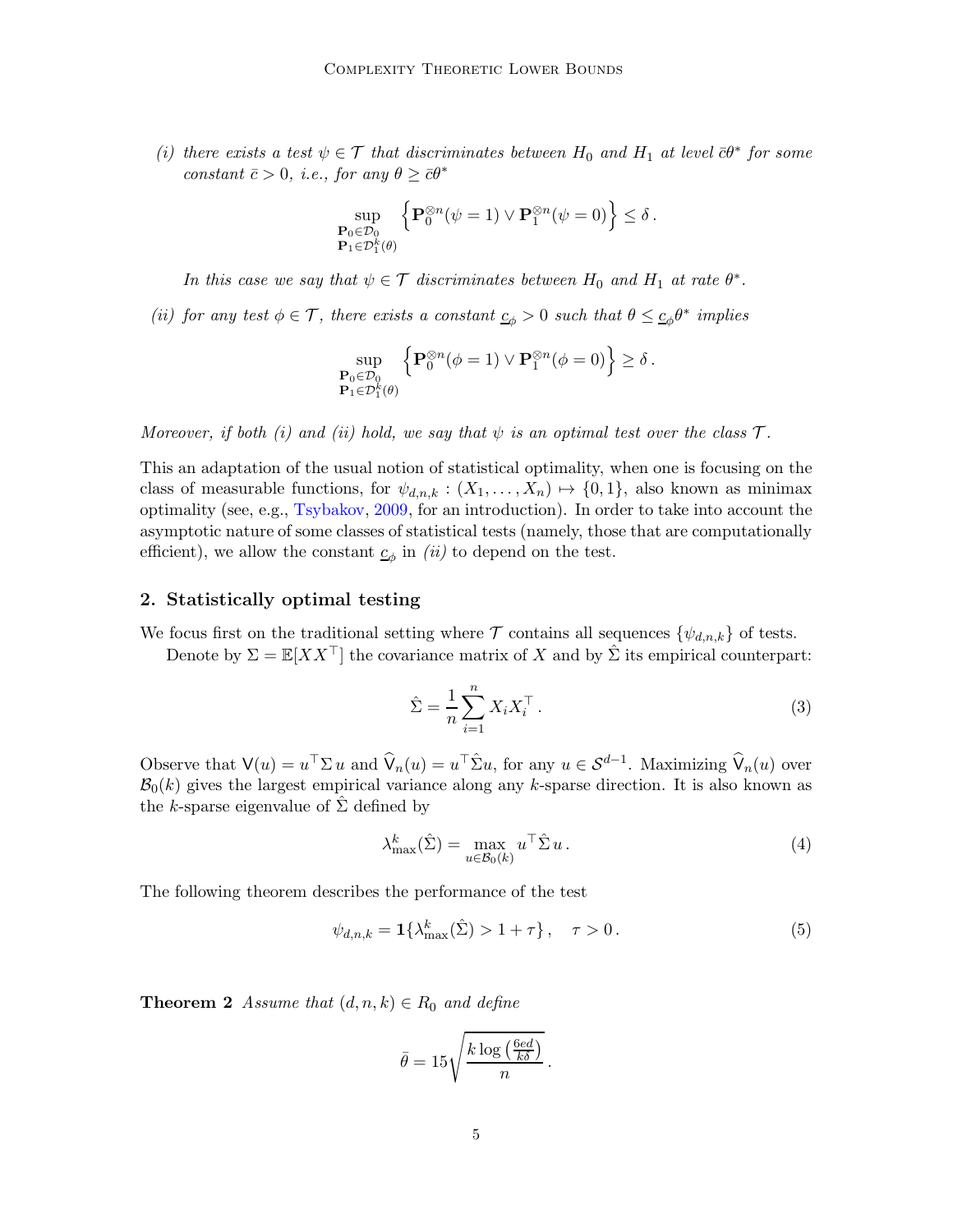Then, for  $\bar{\theta} < \theta < 1$ , the test  $\psi$  defined in [\(5\)](#page-4-1) with threshold  $\tau = 8\sqrt{\frac{k \log (\frac{6ed}{\hbar})}{n}}$  $\frac{\sqrt{k\delta}l}{n}$  , satisfies

$$
\sup_{\substack{\mathbf{P}_0 \in \mathcal{D}_0 \\ \mathbf{P}_1 \in \mathcal{D}_1^k(\theta)}} \left\{ \mathbf{P}_0^{\otimes n}(\psi = 1) \vee \mathbf{P}_1^{\otimes n}(\psi = 0) \right\} \le \delta.
$$

**Proof** Define  $\tau_1 = 7\sqrt{k \log(2/\delta)/n}$ . For  $\mathbf{P}_1 \in \mathcal{D}_1^k(\theta)$ , by [\(2\)](#page-3-1), and for  $\mathbf{P}_0 \in \mathcal{D}_0$ , using Lemma [10,](#page-16-0) we get

$$
\mathbf{P}_0^{\otimes n}\Big(\lambda_{\max}^k(\hat{\Sigma}) \ge 1 + \tau\Big) \le \delta\,, \quad \mathbf{P}_1^{\otimes n}\Big(\lambda_{\max}^k(\hat{\Sigma}) \le 1 + \theta - \tau_1\Big) \le \delta\,.
$$

П

To conclude the proof, observe that  $\tau \leq \bar{\theta} - \tau_1 < \theta - \tau_1$ .

The following lower bound follows directly from [Berthet and Rigollet](#page-13-2) [\(2012\)](#page-13-2), Theorem 5.1 and holds already for Gaussian distributions.

**Theorem 3** For all  $\varepsilon > 0$ , there exists a constant  $C_{\varepsilon} > 0$  such that if

<span id="page-5-1"></span>
$$
\theta < \underline{\theta}_{\varepsilon} = \sqrt{\frac{k \log \left( C_{\varepsilon} d / k^2 + 1 \right)}{n}},
$$

any test  $\phi$  satisfies

$$
\sup_{\substack{\mathbf{P}_0 \in \mathcal{D}_0 \\ \mathbf{P}_1 \in \mathcal{D}_1^k(\theta)}} \left\{ \mathbf{P}_0^{\otimes n}(\phi = 1) \vee \mathbf{P}_1^{\otimes n}(\phi = 0) \right\} \ge \frac{1}{2} - \varepsilon.
$$

Theorems [2](#page-4-2) and [3](#page-5-1) imply the following result.

Corollary 4 The sequence

<span id="page-5-2"></span>
$$
\theta^* = \sqrt{\frac{k \log d}{n}}, \quad (d, n, k) \in R_0,
$$

is the optimal rate of detection over the class of all tests.

## <span id="page-5-0"></span>3. Polynomial time testing

It is not hard to prove that approximating  $\lambda_{\max}^k(A)$  up to a factor of  $m^{1-\epsilon}, \epsilon > 0$ , for any symmetric matrix A of size  $m \times m$  and any  $k \in \{1, \ldots, m\}$  is NP-hard, by a trivial reduction to CLIQUE (see Håstad, [1996,](#page-14-4) [1999](#page-14-5); [Zuckerman,](#page-15-4) [2006](#page-15-4), for hardness of approximation of CLIQUE). Yet, our problem is not worst case and we need not consider any matrix A. Rather, here, A is a random matrix and we cannot directly apply the above results.

In this section, we look for a test with good statistical properties and that can be computed in polynomial time. Indeed, finding efficient statistical methods in high-dimension is critical. Specifically, we study a test based on a natural convex (semidefinite) relaxation of  $\lambda_{\max}^k(\hat{\Sigma})$  developed in [d'Aspremont et al.](#page-13-4) [\(2007](#page-13-4)).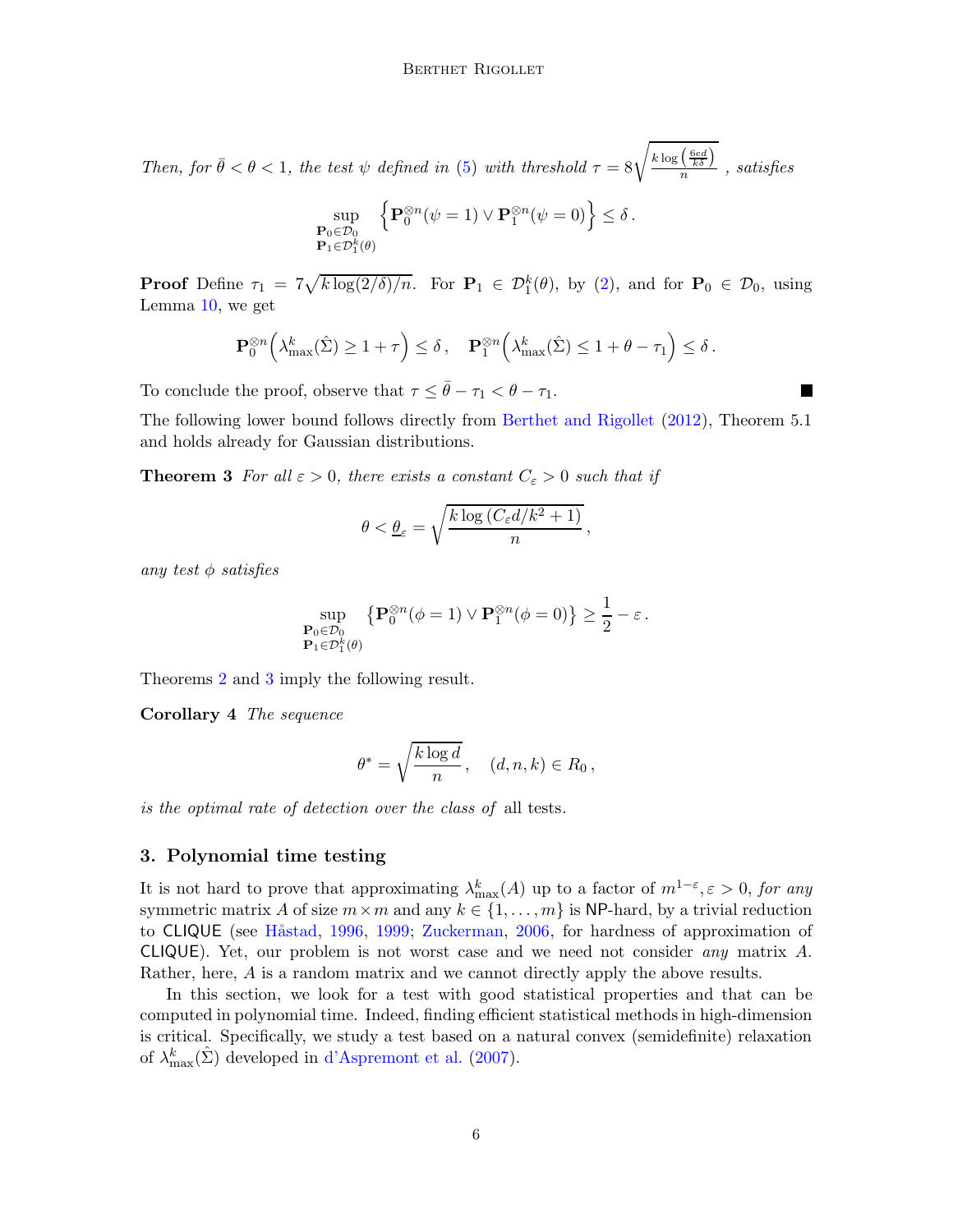For any  $A \succeq 0$  let  $SDP_k(A)$  be defined as the optimal value of the following semidefinite program:

$$
SDPk(A) = \max.
$$
  
subject to 
$$
Tr(Z) = 1, |Z|1 \le k, Z \ge 0
$$
 (6)

This optimization problem can be reformulated as a semidefinite program in its canonical form with a polynomial number of constraints and can therefore be solved in polynomial time up to arbitrary precision using interior point methods for example [\(Boyd and Vandenberghe](#page-13-7), [2004\)](#page-13-7), as shown in Appendix [A.](#page-16-1) Consider the following test

<span id="page-6-2"></span><span id="page-6-0"></span>
$$
\psi_{d,n,k} = \mathbf{1}\{\textsf{SDP}_k^{(n)}(\hat{\Sigma}) > 1 + \tau\}, \quad \tau > 0\,,\tag{7}
$$

where  $SDP_k^{(n)}$  is a  $1/\sqrt{n}$ -approximation of  $SDP_k$ . [Bach et al.](#page-13-8) [\(2010\)](#page-13-8) show that  $SDP_k^{(n)}$  can be computed in  $\mathcal{O}(kd^3\sqrt{n\log d})$  elementary operations and thus in polynomial time.

**Theorem 5** Assume that  $(d, n, k)$  are such that

<span id="page-6-1"></span>
$$
\tilde{\theta} = 23 \sqrt{\frac{k^2 \log(4d^2/\delta)}{n}} \leq 1 \,.
$$

Then, for  $\theta \in [\tilde{\theta},1]$ , the test  $\psi$  defined in [\(7\)](#page-6-0) with threshold  $\tau = 16\sqrt{\frac{k^2 \log(4d^2/\delta)}{n}} + \frac{1}{\sqrt{\delta}}$  $\frac{1}{n}$  , satisfies

$$
\sup_{\substack{\mathbf{P}_0 \in \mathcal{D}_0 \\ \mathbf{P}_1 \in \mathcal{D}_1^k(\theta)}} \left\{ \mathbf{P}_0^{\otimes n}(\psi = 1) \vee \mathbf{P}_1^{\otimes n}(\psi = 0) \right\} \le \delta.
$$

Proof Define

$$
\tau_0 = 16\sqrt{\frac{k^2 \log(4d^2/\delta)}{n}}, \qquad \tau_1 = 7\sqrt{\frac{k \log(4/\delta)}{n}}.
$$

For all  $\delta > 0$ ,  $\mathbf{P}_0 \in \mathcal{D}_0$ ,  $\mathbf{P}_1 \in \mathcal{D}_1^k(\theta)$ , by Lemma [11](#page-17-0) and Lemma [10,](#page-16-0) since  $\text{SDP}_k(\hat{\Sigma}) \geq \lambda_{\max}^k(\hat{\Sigma})$ , it holds

$$
\mathbf{P}_0^{\otimes n}\Big(\textsf{SDP}_k(\hat{\Sigma}) \ge 1 + \tau_0\Big) \le \delta\,, \quad \mathbf{P}_1^{\otimes n}\Big(\textsf{SDP}_k(\hat{\Sigma}) \le 1 + \theta - \tau_1\Big) \le \delta\,.
$$

Recall that  $|\textsf{SDP}_k^{(n)} - \textsf{SDP}_k| \leq 1/\sqrt{n}$  and observe that  $\tau_0 + 1/\sqrt{n} = \tau \leq \tilde{\theta} - \tau_1 \leq \theta - \tau_1$ . This size of the detection threshold  $\tilde{\theta}$  is consistent with the results of [Amini and Wainwright](#page-12-6) [\(2009](#page-12-6)); [Berthet and Rigollet](#page-13-2) [\(2012\)](#page-13-2) for Gaussian distributions.

Clearly, this theorem, together with Theorem [3,](#page-5-1) indicate that the test based on SDP may be suboptimal within the class of all tests. However, as we will see in the next section, it can be proved to be optimal in a restricted class of computationally efficient tests.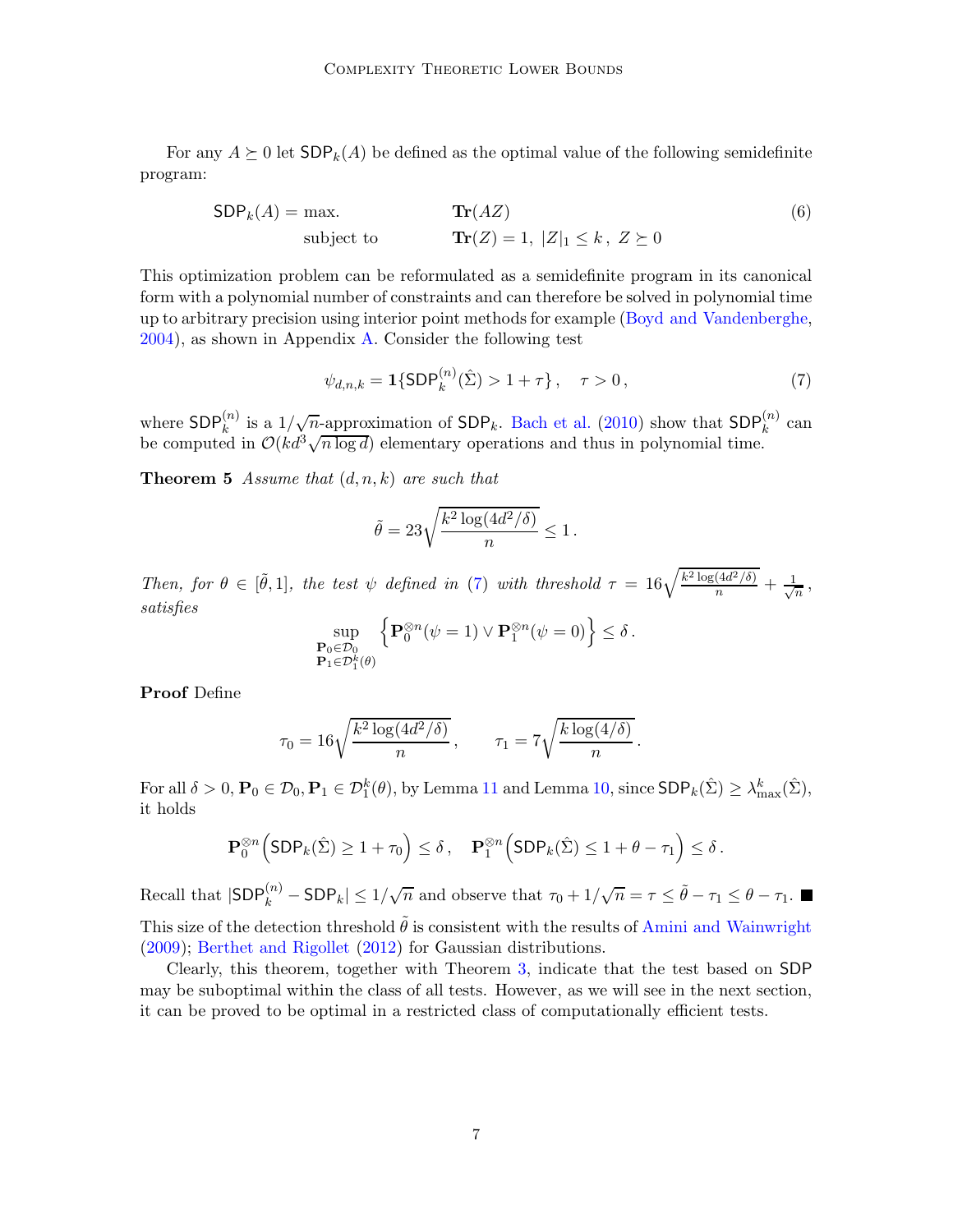#### <span id="page-7-0"></span>4. Complexity theoretic lower bounds

It is legitimate to wonder if the upper bound in Theorem [5](#page-6-1) is tight. Can faster rates be achieved by this method, or by other, possibly randomized, polynomial time testing methods? Or instead, is this gap intrinsic to the problem? A partial answer to this question is provided in [Berthet and Rigollet](#page-13-2) [\(2012](#page-13-2)), where it is proved that the test defined in [\(7\)](#page-6-0) cannot discriminate at a level significantly lower than  $\theta$ . Indeed, such a test could otherwise be used to solve instances of the planted clique problem that are believed to be hard. This result is supported by some numerical evidence as well.

In this section, we show that it is true not only of the test based on SDP but of any test computable in randomized polynomial time.

#### 4.1. Lower bounds and polynomial time reductions

The upper bound of Theorem [5,](#page-6-1) if tight, seems to indicate that there is a gap between the detection levels that can be achieved by any test, and those that can be achieved by methods that run in polynomial time. In other words, it indicates a potential statistical cost for computational efficiency. To study this phenomenon, we take the approach favored in theoretical computer science, where our primary goal is to classify problems, rather than algorithms, according to their computational hardness. Indeed, this approach is better aligned with our definition of optimal rate of detection where lower bounds should hold for any tests. Unfortunately, it is difficult to derive a lower bound on the performance of any candidate algorithm to solve a given problem. Rather, theoretical computer scientists have developed reductions from problem A to problem B with the following consequence: if problem B can be solved in polynomial time, then so can problem A. Therefore, if problem A is believed to be hard then so is problem B. Note that our reduction requires extra bits of randomness and is therefore a randomized polynomial time reduction.

This question needs to be formulated from a statistical detection point of view. As mentioned above,  $\lambda_{\max}^k$  can be proved to be NP-hard to approximate. Nevertheless, such worst case results are not sufficient to prove negative results on our average case problem. Indeed, the matrix is  $\hat{\Sigma}$  is random and we only need to be able to approximate  $\lambda_{\max}^k(\hat{\Sigma})$  up to constant factor on most realizations. In some cases, this small nuance can make a huge difference, as problems can be hard in the worst case but easy in average (see, e.g., [Boppana](#page-13-9) [\(1987](#page-13-9)) for an illustration on Graph Bisection). In order to prove a complexity theoretic lower bound on the sparse principal component detection problem, we will build a reduction from a notoriously hard detection problem: the planted clique problem.

#### 4.2. The Planted Clique problem

Fix an integer  $m \geq 2$  and let  $\mathbb{G}_m$  denote the set of undirected graphs on m vertices. Denote by  $\mathcal{G}(m, 1/2)$  the distribution over  $\mathbb{G}_m$  generated by choosing to connect every pair of vertices by an edge independently with probability  $1/2$ . For any  $\kappa \in \{2, \ldots, m\}$ , the distribution  $\mathcal{G}(m, 1/2, \kappa)$  is constructed by picking  $\kappa$  vertices arbitrarily and placing a  $clique<sup>1</sup> between them, then connect every other pair of vertices by an edge independently$  $clique<sup>1</sup> between them, then connect every other pair of vertices by an edge independently$  $clique<sup>1</sup> between them, then connect every other pair of vertices by an edge independently$ with probability  $1/2$ . Note that  $\mathcal{G}(m, 1/2)$  is simply the distribution of an Erdős-Rényi

<span id="page-7-1"></span><sup>1.</sup> A clique is a subset of fully connected vertices.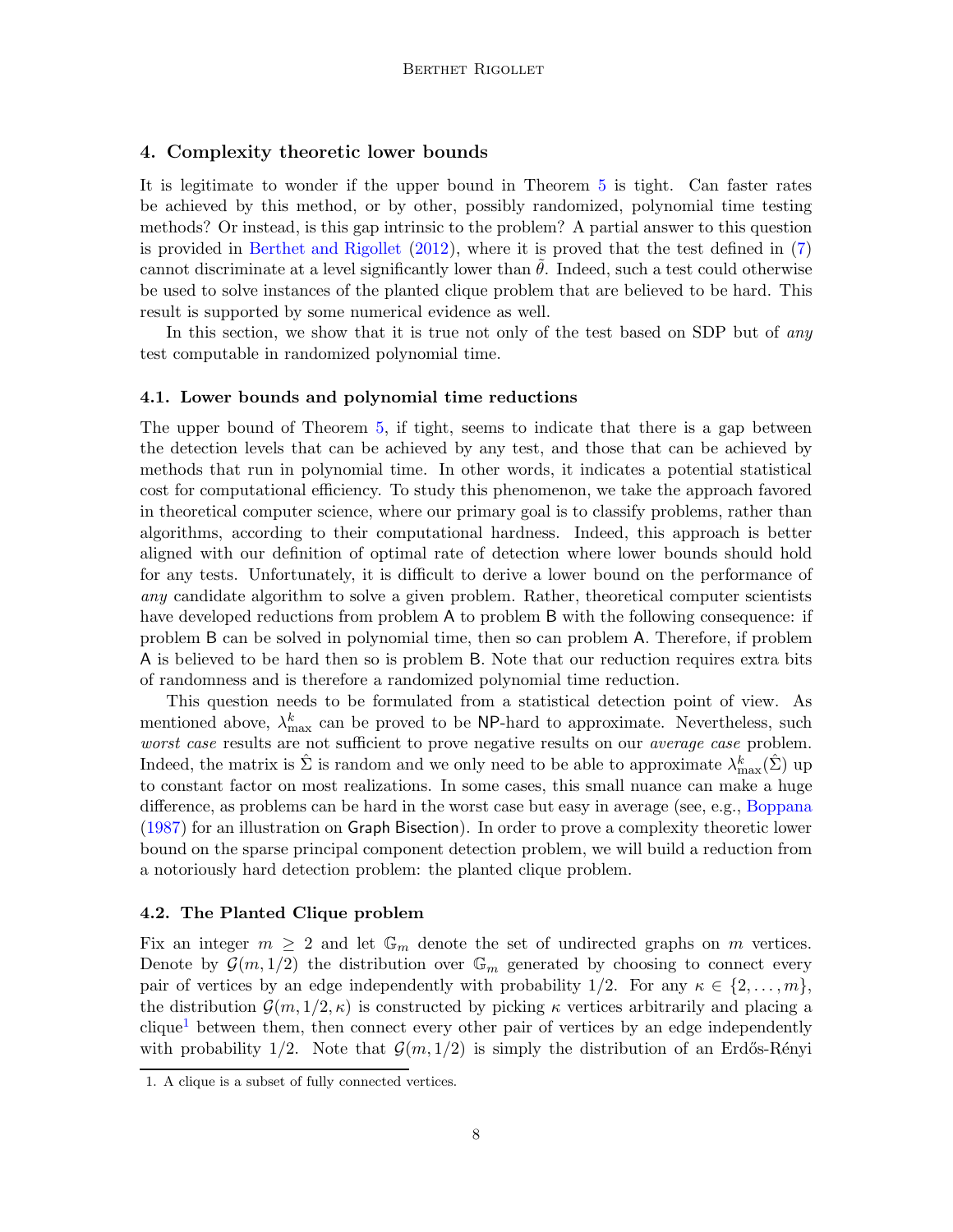random graph. In the decision version of this problem, called Planted Clique, one is given a graph  $G$  on  $m$  vertices and the goal is to detect the presence of a planted clique.

**Definition 6** Fix  $m \geq \kappa > 2$ . Let Planted Clique *denote the following statistical hypothesis* testing problem:

<span id="page-8-0"></span>
$$
H_0^{\mathsf{PC}} : G \sim \mathcal{G}(m, 1/2) = \mathbf{P}_0^{(G)}
$$
  

$$
H_1^{\mathsf{PC}} : G \sim \mathcal{G}(m, 1/2, \kappa) = \mathbf{P}_1^{(G)}.
$$

A test for the planted clique problem is a family  $\xi = {\xi_{m,\kappa}}$ , where  $\xi_{m,\kappa} : \mathbb{G}_m \to \{0,1\}$ .

The search version of this problem [Jerrum](#page-14-6) [\(1992](#page-14-6)); Kučera [\(1995](#page-14-7)), consists in finding the clique planted under  $H_1^{PC}$ . The decision version that we consider here is traditionally attributed to Saks (see [Krivelevich and Vu,](#page-14-8) [2002](#page-14-8), Section 5). It is known (see, e.g., [Spencer](#page-15-5), [1994](#page-15-5)) that if  $\kappa > 2\log_2(m)$ , the planted clique is the only clique of size  $\kappa$  in the graph, asymptotically almost surely (a.a.s.). Therefore, a test based on the largest clique of G allows to distinguish  $H_0^{\text{PC}}$  and  $H_1^{\text{PC}}$  for  $\kappa > 2\log_2(m)$ , a.a.s. This is clearly not a computationally efficient test.

For  $\kappa = o(\sqrt{m})$  there is no known polynomial time algorithm that solves this problem. Polynomial time algorithms for the case  $\kappa = C\sqrt{m}$  were first proposed in [Alon et al.](#page-12-7) [\(1998](#page-12-7)), and subsequently in [McSherry](#page-14-9) [\(2001\)](#page-14-9); [Ames and Vavasis](#page-12-8) [\(2011](#page-12-8)); [Dekel et al.](#page-13-10) [\(2010](#page-13-10)); [Feige and Ron](#page-14-10) [\(2010\)](#page-14-10); [Feige and Krauthgamer](#page-13-11) [\(2000](#page-13-11)). It is widely believed that there is no polynomial time algorithm that solves Planted Clique for any  $\kappa$  of order  $m^c$  for some fixed positive  $c < 1/2$ . Recent research has been focused on proving that certain algorithmic techniques, such as the Metropolis process [Jerrum](#page-14-6) [\(1992](#page-14-6)) and the Lovasz-Schrijver hierarchy of relaxations [Feige and Krauthgamer](#page-13-12) [\(2003](#page-13-12)) fail at this task. The confidence in the difficulty of this problem is so strong that it has led researchers to prove impossibility results assuming that Planted Clique is indeed hard. Examples include cryptographic applications, in [Juels and Peinado](#page-14-11) [\(2000\)](#page-14-11), testing for k-wise dependence in [Alon et al.](#page-12-9) [\(2007](#page-12-9)), approximating Nash equilibria in [Hazan and Krauthgamer](#page-14-12) [\(2011](#page-14-12)) and approximating solutions to the densest  $\kappa$ -subgraph problem by [Alon et al.](#page-12-10) [\(2011](#page-12-10)).

We therefore make the following assumption on the planted clique problem. Recall that  $\delta$  is a confidence level fixed throughout the paper.

**Hypothesis** A<sub>PC</sub> For any  $a, b \in (0, 1), a < b$  and all randomized polynomial time tests  $\xi = \{\xi_{m,\kappa}\}\,$ , there exists a positive constant  $\Gamma$  that may depend on  $\xi, a, b$  and such that

$$
\mathbf{P}_0^{(G)}(\xi_{m,\kappa}(G) = 1) \vee \mathbf{P}_1^{(G)}(\xi_{m,\kappa}(G) = 0) \ge 1.2\delta \,, \quad \forall \, m^{\frac{a}{2}} < \Gamma \kappa < m^{\frac{b}{2}}.
$$

Note that  $1.2\delta < 1/2$  can be replaced by any constant arbitrary close to 1/2. Since  $\kappa$  is polynomial in m, here a randomized polynomial time test is a test that can be computed in time at most polynomial in m and has access to extra bits of randomness. The fact that  $\Gamma$ may depend on  $\xi$  is due to the asymptotic nature of polynomial time algorithms. Below is an equivalent formulation of Hypothesis  $A_{PC}$  $A_{PC}$  $A_{PC}$ .

**Hypothesis** B<sub>PC</sub> For any  $a, b \in (0, 1), a < b$  and all randomized polynomial time tests  $\xi = {\xi_{m,\kappa}}$ , there exists  $m_0 \geq 1$  that may depend on  $\xi, a, b$  and such that

$$
\mathbf{P}_0^{(G)}(\xi_{m,\kappa}(G) = 1) \vee \mathbf{P}_1^{(G)}(\xi_{m,\kappa}(G) = 0) \ge 1.2\delta \,, \quad \forall \; m^{\frac{a}{2}} < \kappa < m^{\frac{b}{2}} \,, \; m \ge m_0 \,.
$$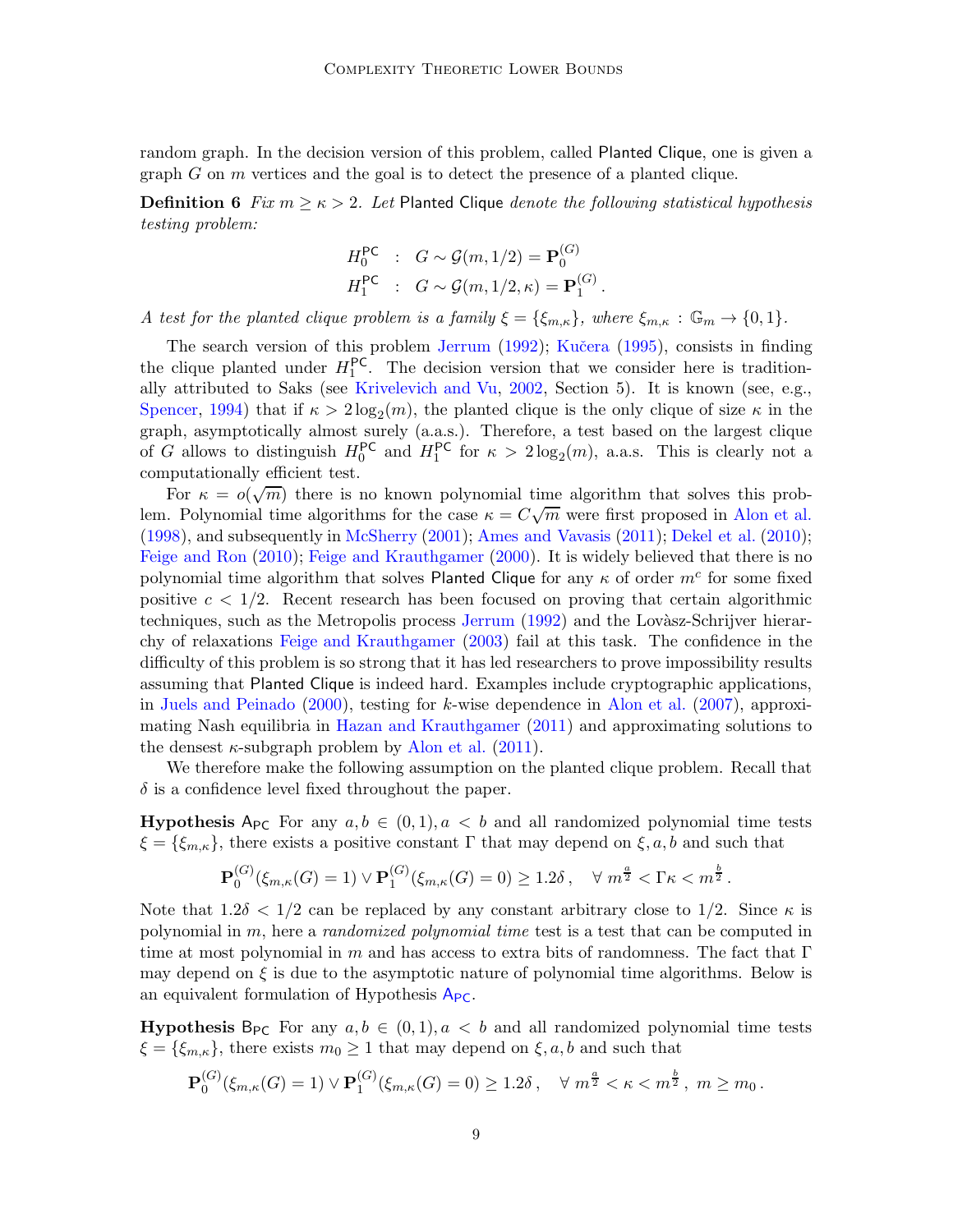Note that we do not specify a computational model intentionally. Indeed, for some restricted computational models, Hypothesis  $A_{PC}$  $A_{PC}$  $A_{PC}$  can be proved to be true for all  $a < b \in (0,1)$ [\(Rossman,](#page-15-6) [2010;](#page-15-6) [Feldman et al.](#page-14-13), [2013](#page-14-13)). Moreover, for more powerful computational models such as Turing machines, this hypothesis is conjectured to be true. It was shown in [Berthet and Rigollet](#page-13-2) [\(2012](#page-13-2)) that improving the detection level of the test based on SDP would lead to a contradiction of Hypothesis  $A_{PC}$  $A_{PC}$  $A_{PC}$  for some  $b \in (2/3, 1)$ . Herefater, we extend this result to all randomized polynomial time algorithms, not only those based on SDP.

#### 4.3. Randomized polynomial time reduction

Our main result is based on a randomized polynomial time reduction of an instance of the planted clique problem to an instance of the sparse PC detection problem. In this section, we describe this reduction and call it the *bottom-left transformation*. For any  $\mu \in (0, 1)$ , define

$$
R_{\mu}=R_0\cap\{k\geq n^{\mu}\}\cap\{n
$$

The condition  $k \geq n^{\mu}$  is necessary since "polynomial time" is an intrinsically asymptotic notion and for fixed k, computing  $\lambda_{\max}^k$  takes polynomial time in n. The condition  $n < d$  is an artifact of our reduction and could potentially be improved. Nevertheless, it characterizes the high-dimensional setup we are interested in and allows us to shorten the presentation.

Given  $(d, n, k) \in R_\mu$ , fix integers  $m, \kappa$  such that  $n \leq m < d, k \leq \kappa \leq m$  and let  $G = (V, E) \in \mathbb{G}_{2m}$  be an instance of the planted clique problem with a potential clique of size κ. We begin by extracting a bipartite graph as follows. Choose n right vertices  $V_{\text{right}}$  at random among the 2m possible and choose m left vertices  $V_{\text{left}}$  among the 2m – n vertices that are not in  $V_{\text{right}}$ . The edges of this bipartite graph<sup>[2](#page-9-0)</sup> are  $E \cap \{V_{\text{left}} \times V_{\text{right}}\}$ . Next, since  $d > m$ , add  $d - m \ge 1$  new left vertices and place an edge between each new left vertex and every old right vertex independently with probability 1/2. Label the left (resp. right) vertices using a random permutation of  $\{1, \ldots, d\}$  (resp.  $\{1, \ldots, n\}$ ) and denote by  $V' = (\{1, \ldots, d\} \times \{1, \ldots, n\}, E)$  the resulting  $d \times n$  bipartite graph. Note that if G has a planted clique of size  $\kappa$ , then V' has a planted biclique of random size.

Let B denote the  $d \times n$  adjacency matrix of V' and let  $\eta_1, \ldots, \eta_n$  be n i.i.d Rademacher random variables that are independent of all previous random variables. Define

$$
X_i^{(G)} = \eta_i(2B_i - 1) \in \{-1, 1\}^d,
$$

where  $B_i$  denotes the *i*-th column of  $B$ . Put together, these steps define the bottom-left transformation bl :  $\mathbb{G}_{2m} \to \mathbf{R}^{d \times n}$  of a graph G by

<span id="page-9-1"></span>
$$
\mathsf{bl}(G) = \left(X_1^{(G)}, \dots, X_n^{(G)}\right) \in \mathbf{R}^{d \times n} \,. \tag{8}
$$

Note that  $\mathsf{bl}(G)$  can be constructed in randomized polynomial time in  $d, n, k, \kappa, m$ .

<span id="page-9-0"></span><sup>2.</sup> The "bottom-left" terminology comes from the fact that the adjacency matrix of this bipartite graph can be obtained as the bottom-left corner of the original adjacency matrix after a random permutation of the row/columns.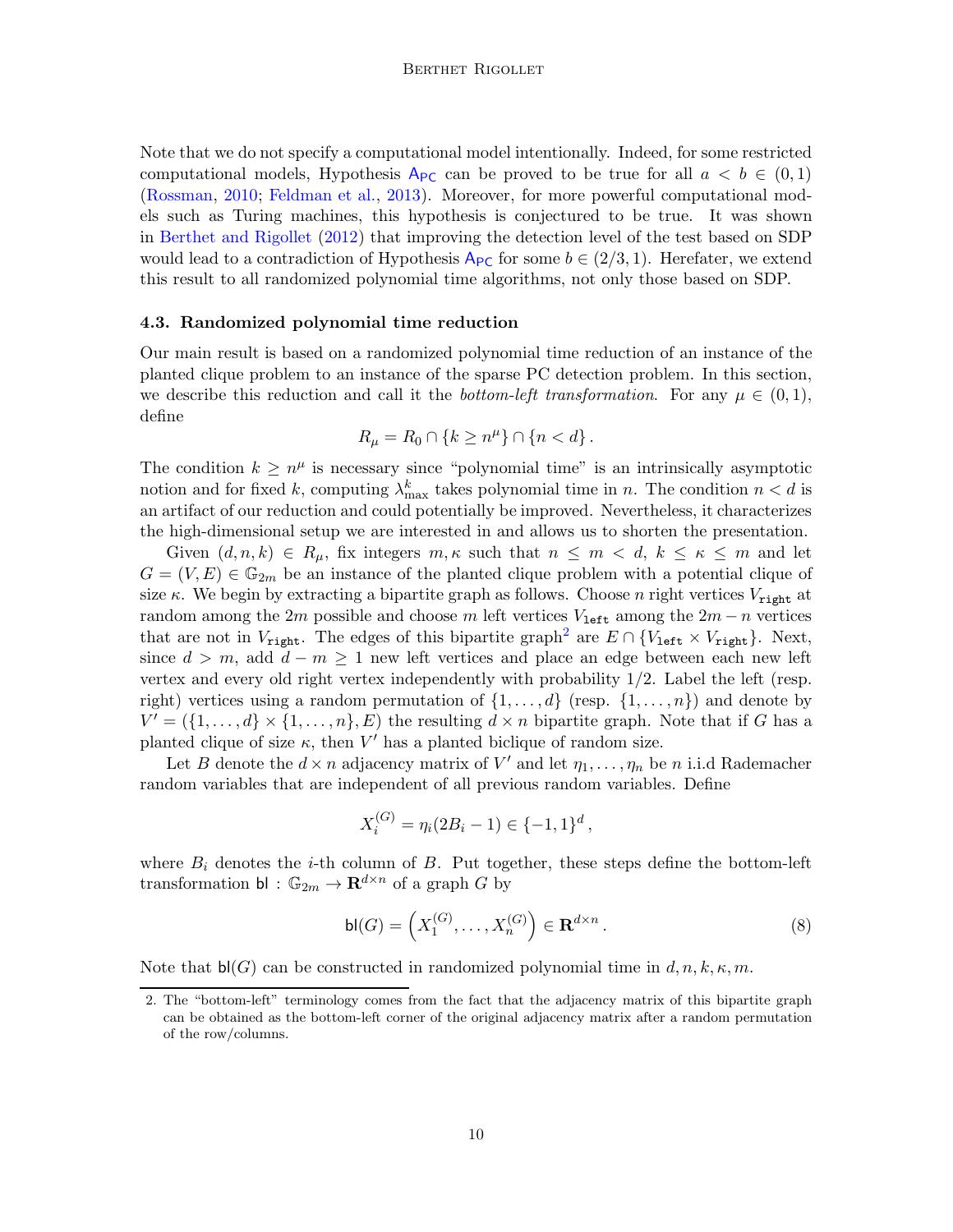#### 4.4. Optimal detection over randomized polynomial time tests

For any  $\alpha \in [1, 2]$ , define the detection level  $\theta_{\alpha} > 0$  by  $\theta_{\alpha} = \sqrt{\frac{k^{\alpha}}{n}}$  $\frac{x^{\alpha}}{n}$ .

Up to logarithmic terms, it interpolates polynomially between the statistically optimal detection level  $\theta^*$  and the detection level  $\tilde{\theta}$  that is achievable by the polynomial time test based on SDP. We have  $\theta^* = \theta_1 \sqrt{\log d}$  and  $\tilde{\theta} = C \theta_2 \sqrt{\log d}$  for some positive constant C.

<span id="page-10-2"></span>**Theorem 7** *Fix*  $\alpha \in [1, 2), \mu \in (0, \frac{1}{4 - 1})$  $\frac{1}{4-\alpha}$ ) and define

<span id="page-10-3"></span>
$$
a = 2\mu, \t b = 1 - (2 - \alpha)\mu.
$$
\t(9)

For any  $\Gamma > 0$ , there exists a constant  $L > 0$  such that the following holds. For any  $(d, n, k) \in R_\mu$ , there exists  $m, \kappa$  such that  $(2m)^{\frac{a}{2}} \leq \Gamma \kappa \leq (2m)^{\frac{b}{2}}$ , a random transformation  $\mathsf{bl} = \{\mathsf{bl}_{d,n,k,m,\kappa}\},\ \mathsf{bl}_{d,n,k,m,\kappa}\,:\,\mathbb{G}_{2m} \to \mathbf{R}^{d \times n}$  that can be computed in polynomial time and distributions  $\mathbf{P}_0 \in \mathcal{D}_0$ ,  $\mathbf{P}_1 \in \mathcal{D}_1^k(L\theta_\alpha)$  such that for any test  $\psi = {\psi_{d,n,k}}$ , we have

$$
\mathbf{P}_0^{\otimes n}(\psi_{d,n,k}=1) \vee \mathbf{P}_1^{\otimes n}(\psi_{d,n,k}=0) \geq \mathbf{P}_0^{(G)}(\xi_{m,\kappa}(G)=1) \vee \mathbf{P}_1^{(G)}(\xi_{m,\kappa}(G)=0) - \frac{\delta}{5},
$$

where  $\xi_{m,\kappa} = \psi_{d,n,k} \circ \mathsf{bl}_{d,n,k,m,\kappa}$ .

**Proof** Fix  $(d, n, k) \in R_\mu, \alpha \in [1, 2)$ . First, if G is an Erdős-Rényi graph, bl $(G)$  =  $(X_1^{(G)}$  $\mathcal{X}_1^{(G)}, \ldots, \mathcal{X}_n^{(G)}$  is an array of *n* i.i.d. vectors of *d* independent Rademacher random variables. Therefore  $X_1^{(G)} \sim \mathbf{P}_0^{\mathsf{bl}(G)} \in \mathcal{D}_0$ .

Second, if G has a planted clique of size  $\kappa$ , let  $\mathbf{P}^{bl(G)}$  denote the joint distribution of  $\mathsf{bl}(G)$ . The choices of  $\kappa$  and m depend on the relative size of k and n. Our proof relies on the following lemma, proved in appendix [C](#page-18-0)

<span id="page-10-1"></span>**Lemma 8** Fix  $\beta > 0$  and integers  $m, \kappa, n, k$  such that  $1 \leq n \leq m$ ,  $2 \leq k \leq \kappa \leq m$ ,

<span id="page-10-0"></span>(a) 
$$
\frac{m}{n} \ge \frac{8}{\beta \delta}
$$
, (b)  $\frac{n\kappa}{m} \ge 16 \log\left(\frac{m}{n}\right)$ , (c)  $\frac{n\kappa}{m} \ge 8k$ . (10)

Moreover, define

$$
\bar{\theta} = \frac{(k-1)\kappa}{2m} \,,
$$

Let  $G \sim \mathcal{G}(2m, 1/2, \kappa)$  and  $\mathsf{bl}(G) = (X_1^{(G)})$  $\mathcal{X}_1^{(G)}, \ldots, \mathcal{X}_n^{(G)}$   $\in \mathbf{R}^{d \times n}$  be defined in [\(8\)](#page-9-1). Denote by  ${\bf P}^{{\sf bl}(G)}_1$  $\mathsf{b}^{(G)}$  the distribution of  $\mathsf{bl}(G)$ . Then, there exists a distribution  $\mathbf{P}_1 \in \mathcal{D}_1^k(\bar{\theta})$  such that

$$
\big\| \mathbf{P}_1^{\mathsf{bl}(G)} - \mathbf{P}_1^{\otimes n} \big\|_{\mathsf{TV}} \leq \beta \delta \,.
$$

Define  $N = \lceil 40/\delta \rceil$ . Assume first that  $k \geq M^{-1} n^{\frac{1}{4-\alpha}}$  where  $M > 0$  is a constant to be chosen large enough (see below). Take  $\kappa = \max(8, M \log(N))Nk$ ,  $m = Nn$ . It implies that

$$
\bar{\theta}:=\frac{(k-1)\kappa}{2m}\geq \frac{Mk^2}{4n}\geq \frac{1}{4M^{1-\frac{\alpha}{2}}}\sqrt{\frac{k^\alpha}{n}}\,.
$$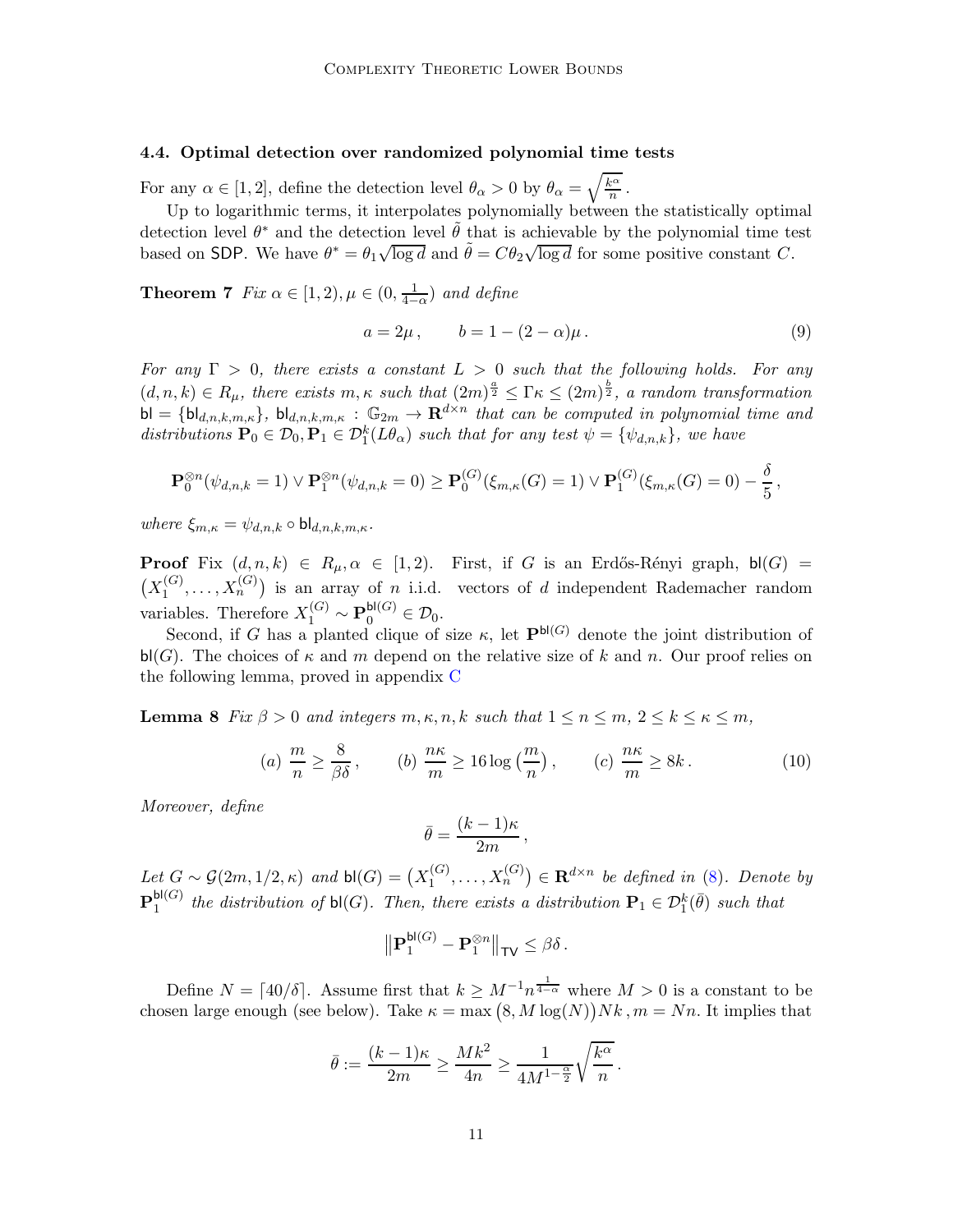Moreover, under these conditions, it is easy to check that [\(10\)](#page-10-0) is satisfied with  $\beta = 1/5$ since and we are therefore in a position to apply Lemma [8.](#page-10-1) It implies that there exists  $\mathbf{P}_1 \in \mathcal{D}_1^k(\bar{\theta})$  such that  $\left\Vert \mathbf{P}_1^{\text{bl}(G)} - \mathbf{P}_1^{\otimes n} \right\Vert_{\text{TV}} \le \delta/5$ .

Assume now that  $k < M^{-1}n^{\frac{1}{4-\alpha}}$ . Take  $m, \kappa \geq 2$  to be the largest integers such that

$$
m \le 2N(nk^{2-\alpha})^{\frac{1}{2-b}} \quad \Gamma \kappa \le (2m)^{\frac{b}{2}}.
$$

Note that  $\Gamma \kappa \geq (2m)^{\frac{a}{2}}$ . Let us now check condition [\(10\)](#page-10-0). It holds, for M large enough,

(a) 
$$
\frac{m}{n} > \frac{N}{n} (n^{1+(2-\alpha)\mu})^{\frac{1}{2-b}} = N \ge 40/\delta.
$$
  
\n(b) 
$$
\frac{n\kappa}{m} \ge \frac{1}{2\Gamma(4N)^{\frac{b}{2}}} \sqrt{\frac{n}{k^{2-\alpha}}} > \frac{M^{1-\frac{\alpha}{2}}}{2\Gamma(4N)^{\frac{b}{2}}} n^{\frac{1}{4-\alpha}} \ge 16 \log\left(\frac{m}{n}\right).
$$
  
\n(c) 
$$
\frac{n\kappa}{m} \ge \frac{1}{2\Gamma(4N)^{\frac{b}{2}}} \sqrt{\frac{n}{k^{2-\alpha}}} > \frac{M^{2-\frac{\alpha}{2}}}{2\Gamma(4N)^{\frac{b}{2}}} k \ge 8k.
$$

Under these conditions, [\(10\)](#page-10-0) is satisfied with  $\beta = 1/5$  and we are therefore in a position to apply Lemma [8.](#page-10-1) It implies that there exists  $\mathbf{P}_1 \in \mathcal{D}_1^k(\bar{\theta})$  such that  $\|\mathbf{P}_1^{\text{bl}(G)} - \mathbf{P}_1^{\otimes n}\|_{\mathsf{TV}} \leq$  $\delta/5$ , where  $\bar{\theta} := \frac{(k-1)\kappa}{2m} \geq \frac{1}{s\Gamma(4)}$  $8\Gamma(4N)^{\frac{b}{2}}$  $\sqrt{k^{\alpha}}$  $\frac{1}{n^{\alpha}}$ , taking  $L = \min\left(\frac{1}{4M^{\alpha-1}}, \frac{1}{8\Gamma(A)}\right)$  $8\Gamma(4N)^{\frac{b}{2}}$  , yields that  $\mathbf{P}_1 \in \mathcal{D}_1^k(L\theta_\alpha)$  for any  $(d, n, k) \in R_\mu$ . Moreover,

$$
\mathbf{P}_0^{(G)}(\psi \circ \mathsf{bl}(G) = 1) \vee \mathbf{P}_1^{(G)}(\psi \circ \mathsf{bl}(G) = 0) \leq \mathbf{P}_0^{\otimes n}(\psi = 1) \vee \mathbf{P}_1^{\otimes n}(\psi = 0) + \delta/5.
$$

Ш

Theorems [5](#page-6-1) and [7](#page-10-2) imply the following result.

Corollary 9  $Fix \alpha \in [1,2), \mu \in (0, \frac{1}{4-1})$  $\frac{1}{4-\alpha}$ ). Conditionally on Hypothesis A<sub>[PC](#page-8-0)</sub>, the optimal rate of detection  $\theta^{\circ}$  over the class of randomized polynomial time tests satisfies

$$
\sqrt{\frac{k^{\alpha}}{n}} \leq \theta^{\circ} \leq \sqrt{\frac{k^2 \log d}{n}}, \quad (d, n, k) \in R_{\mu}.
$$

**Proof** Let  $\mathcal T$  denote the class of randomized polynomial time tests. Since be computed in randomized polynomial time,  $\psi \in \mathcal{T}$  implies that  $\xi = \psi \circ \mathsf{bl} \in \mathcal{T}$ . Therefore, for all  $(d, n, k) \in R_\mu$ ,

$$
\inf_{\psi \in \mathcal{T}} \mathbf{P}_0^{\otimes n}(\psi = 1) \vee \mathbf{P}_1^{\otimes n}(\psi = 0) \ge \inf_{\xi \in \mathcal{T}} \mathbf{P}_0^{(G)}(\xi(G) = 1) \vee \mathbf{P}_1^{(G)}(\xi(G) = 0) - 0.2\delta = \delta.
$$

where the last inequality follows from Hypothesis  $A_{PC}$  $A_{PC}$  $A_{PC}$  with  $a, b$  as in [\(9\)](#page-10-3). Therefore  $\theta^{\circ} \ge \theta_{\alpha}$ . The upper bound follows from Theorem [5.](#page-6-1)

The gap between  $\theta^{\circ}$  and  $\theta^*$  in Corollary [4](#page-5-2) indicates that the price to pay for using randomized polynomial time tests for the sparse detection p roblem is essentially of order  $\sqrt{k}$ .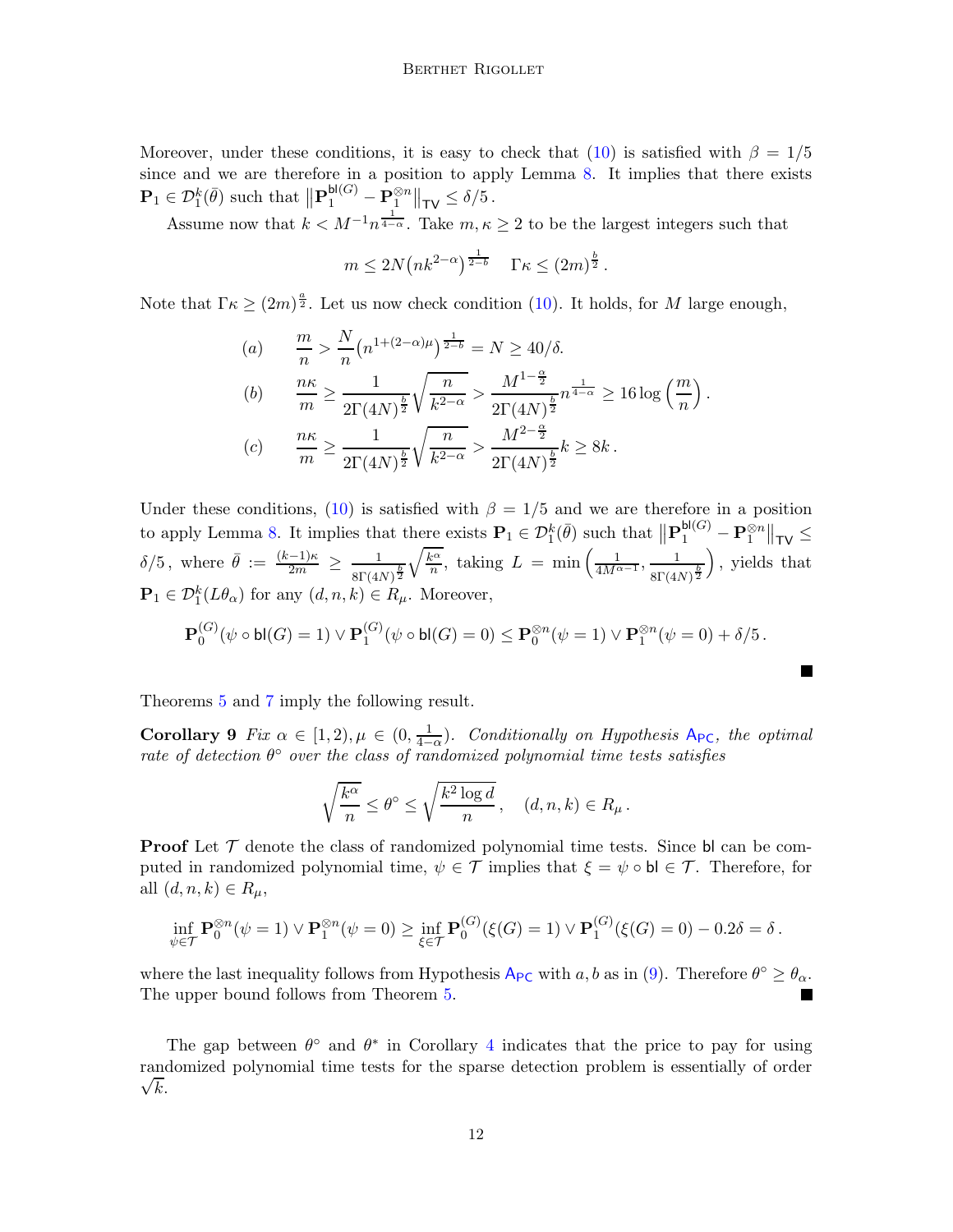#### Acknowledgments

Philippe Rigollet is partially supported by the National Science Foundation grants DMS-0906424 and DMS-1053987. Quentin Berthet is partially supported by a Gordon S. Wu fellowship.

#### References

- <span id="page-12-0"></span>Louigi Addario-Berry, Nicolas Broutin, Luc Devroye, and Gábor Lugosi. On combinatorial testing problems. Annals of Statistics, 38(5):3063–3092, 08 2010.
- <span id="page-12-7"></span>Noga Alon, Michael Krivelevich, and Benny Sudakov. Finding a large hidden clique in a random graph. In Proceedings of the ninth annual ACM-SIAM symposium on Discrete algorithms, SODA '98, pages 594–598, Philadelphia, PA, USA, 1998. Society for Industrial and Applied Mathematics.
- <span id="page-12-9"></span>Noga Alon, Alexandr Andoni, Tali Kaufman, Kevin Matulef, Ronitt Rubinfeld, and Ning Xie. Testing k-wise and almost k-wise independence. In  $STOC'07$ —Proceedings of the 39th Annual ACM Symposium on Theory of Computing, pages 496–505. ACM, New York, 2007.
- <span id="page-12-10"></span>Noga Alon, Sanjeev Arora, Rajsekar Manokaran, Dana Moshkovitz, and Omri Weinstein. On the inapproximability of the densest  $\kappa$ -subgraph problem. Unpublished, April 2011.
- <span id="page-12-8"></span>Brendan P.W. Ames and Stephen A. Vavasis. Nuclear norm minimization for the planted clique and biclique problems. Mathematical Programming, 129:69–89, 2011.
- <span id="page-12-6"></span>Arash A. Amini and Martin J. Wainwright. High-dimensional analysis of semidefinite relaxations for sparse principal components. Annals of Statistics, 37(5B):2877–2921, 03 2009.
- <span id="page-12-5"></span>E. Arias-Castro, S. Bubeck, and G. Lugosi. Detecting positive correlations in a multivariate sample. Arxiv Preprint, 2013. arXiv:1202.5536.
- <span id="page-12-3"></span>Ery Arias-Castro and Nicolas Verzelen. Community detection in random networks. Arxiv Preprint, 02 2013. URL <http://arxiv.org/abs/1302.7099>.
- <span id="page-12-1"></span>Ery Arias-Castro, Emmanuel J. Cand`es, and Arnaud Durand. Detection of an anomalous cluster in a network. Annals of Statistics, 39, 01 2011a.
- <span id="page-12-2"></span>Ery Arias-Castro, Emmanuel J. Cand`es, and Yaniv Plan. Global testing under sparse alternatives: ANOVA, multiple comparisons and the higher criticism. Ann. Statist., 39(5):2533–2556, 2011b. ISSN 0090-5364. doi: 10.1214/11-AOS910. URL <http://dx.doi.org/10.1214/11-AOS910>.
- <span id="page-12-4"></span>Ery Arias-Castro, Sébastien Bubeck, and Gábor Lugosi. Detection of correlations. Ann. Statist., 40(1):412–435, 2012.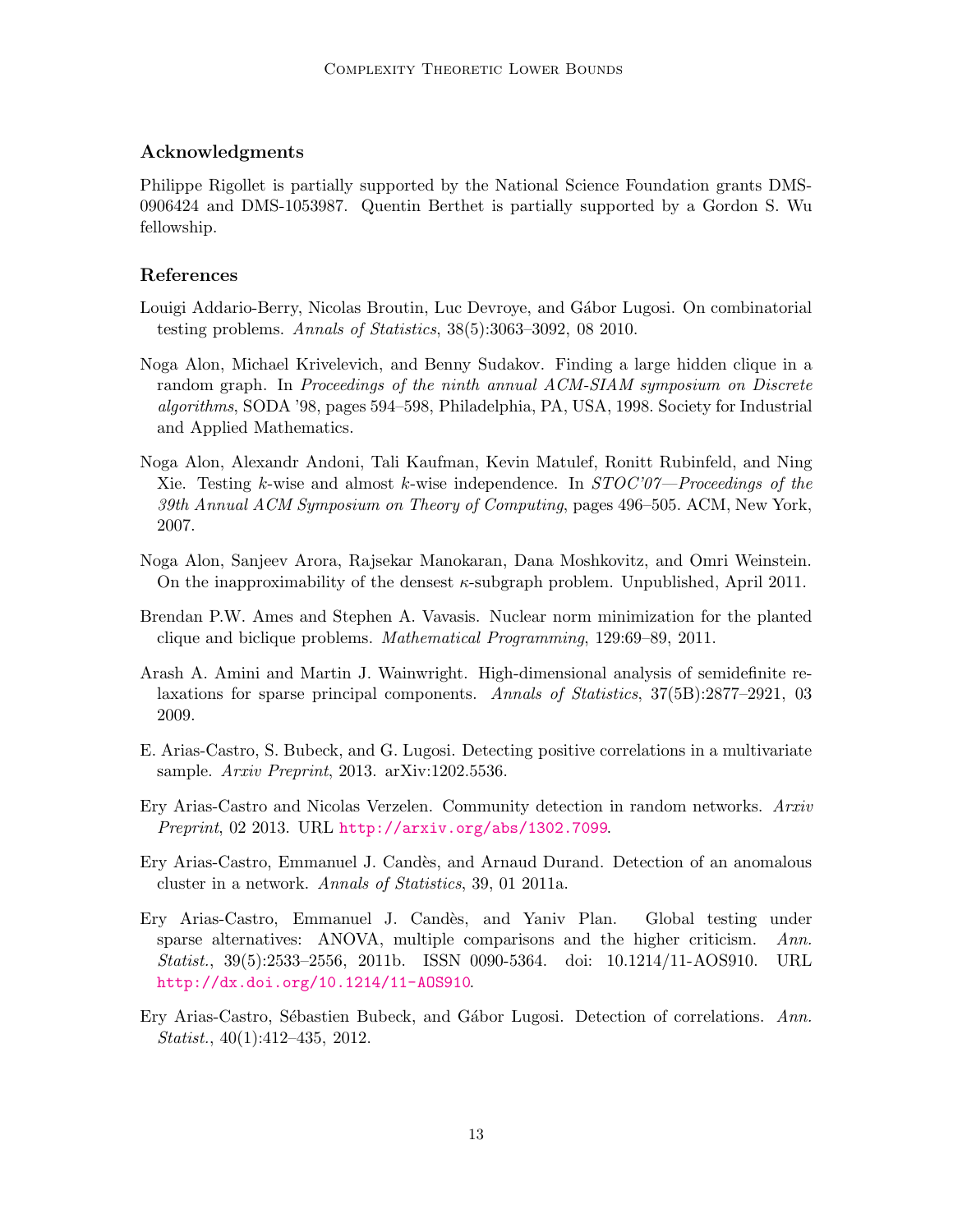- <span id="page-13-8"></span>Francis Bach, Selin Damla Ahipasaoglu, and Alexandre d'Aspremont. Convex relaxations for subset selection. Arxiv Preprint, 06 2010. URL <http://arxiv.org/abs/1006.3601v1>.
- <span id="page-13-1"></span>Sivaraman Balakrishnan, Mladen Kolar, Alessandro Rinaldo, Aarti Singh, and Larry Wasserman. Statistical and computational tradeoffs in biclustering. NIPS 2011 Workshop on Computational Trade-offs in Statistical Learning, 2011.
- <span id="page-13-2"></span>Quentin Berthet and Philippe Rigollet. Optimal detection of sparse principal components in high dimension. ArXiv:1202.5070, 02 2012. URL <http://arxiv.org/abs/1202.5070>.
- <span id="page-13-9"></span>Ravi B. Boppana. Eigenvalues and graph bisection: An average-case analysis. In Foundations of Computer Science, 1987., 28th Annual Symposium on, pages 280 –285, oct. 1987.
- <span id="page-13-7"></span>Stephen Boyd and Lieven Vandenberghe. Convex optimization. Cambridge University Press, Cambridge, 2004.
- <span id="page-13-0"></span>Cristina Butucea and Yuri I. Ingster. Detection of a sparse submatrix of a high-dimensional noisy matrix. Bernoulli (to appear), 2013.
- <span id="page-13-3"></span>T. Tony Cai, Zongming Ma, and Yihong Wu. Sparse PCA: Optimal rates and adaptive estimation. Arxiv Preprint, 11 2012. URL <http://arxiv.org/abs/1211.1309>.
- <span id="page-13-6"></span>Venkat Chandrasekaran and Michael I. Jordan. Computational and statistical tradeoffs via convex relaxation. Proceedings of the National Academy of Sciences, 2013.
- <span id="page-13-4"></span>Alexandre d'Aspremont, Laurent El Ghaoui, Michael I. Jordan, and Gert R. G. Lanckriet. A direct formulation for sparse PCA using semidefinite programming. SIAM Review, 49 (3):434–448, July 2007.
- <span id="page-13-5"></span>Alexandre d'Aspremont, Francis Bach, and Laurent El Ghaoui. Approximation bounds for sparse principal component analysis. ArXiv:1205.0121, May 2012. URL <http://arxiv.org/abs/1205.0121>.
- <span id="page-13-10"></span>Yael Dekel, Ori Gurel-Gurevich, and Yuval Peres. Finding hidden cliques in linear time with high probability. Arxiv Preprint, 2010. URL <http://arxiv.org/abs/1010.2997v1>.
- <span id="page-13-13"></span>Persi Diaconis and David Freedman. Finite exchangeable sequences. Ann. Probab., 8(4): 745–764, 1980.
- <span id="page-13-14"></span>Richard Dudley. Uniform Central Limit Theorems. Cambridge University Press, 1999.
- <span id="page-13-11"></span>Uriel Feige and Robert Krauthgamer. Finding and certifying a large hidden clique in a semirandom graph. Random Structures Algorithms, 16(2):195–208, 2000.
- <span id="page-13-12"></span>Uriel Feige and Robert Krauthgamer. The probable value of the Lovász-Schrijver relaxations for maximum independent set. SIAM J. Comput., 32(2):345–370 (electronic), 2003.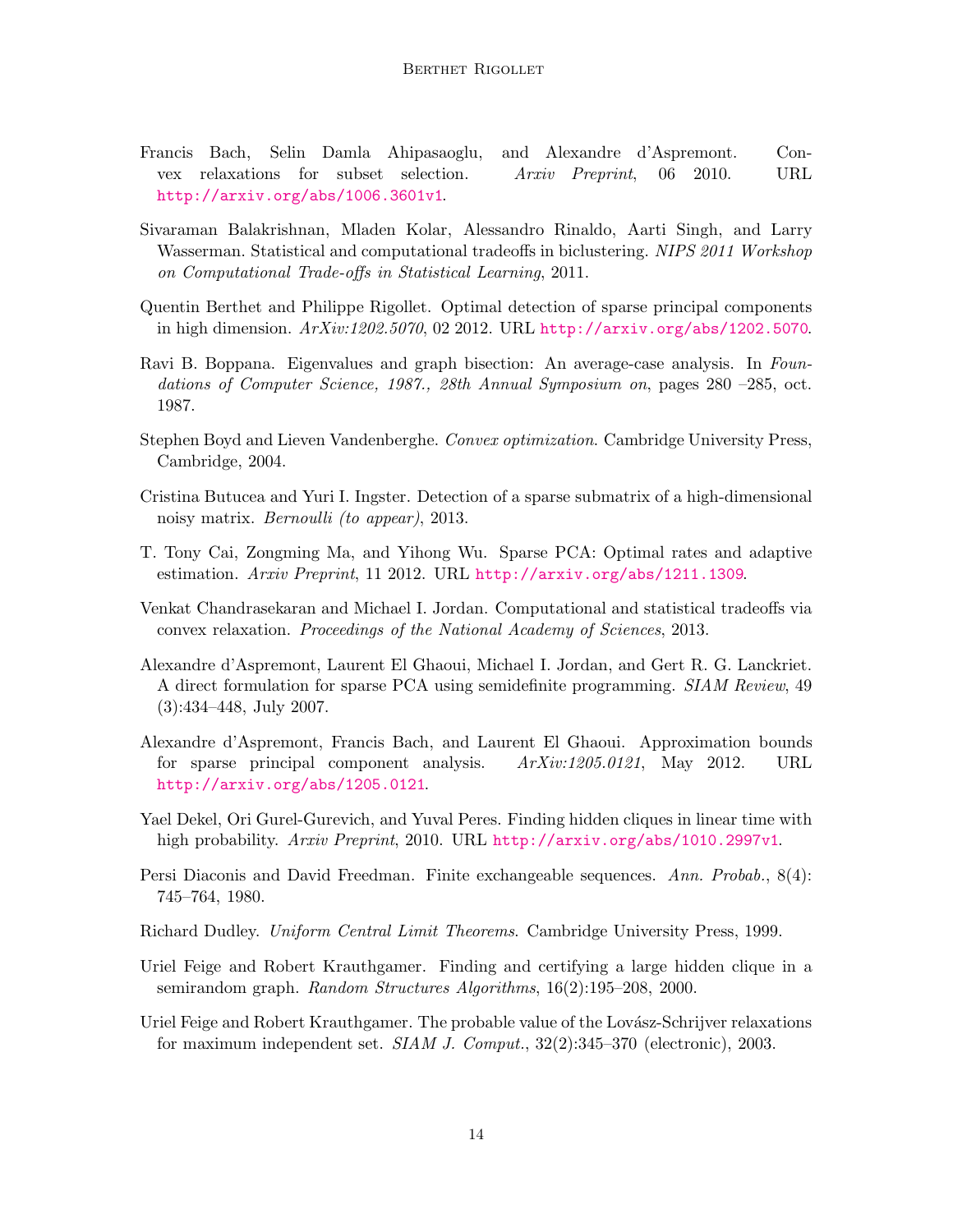- <span id="page-14-10"></span>Uriel Feige and Dorit Ron. Finding hidden cliques in linear time. In 21st International Meeting on Probabilistic, Combinatorial, and Asymptotic Methods in the Analysis of Algorithms (AofA'10), Discrete Math. Theor. Comput. Sci. Proc., AM, pages 189–203. Assoc. Discrete Math. Theor. Comput. Sci., Nancy, 2010.
- <span id="page-14-13"></span>Vitaly Feldman, Elena Grigorescu, Lev Reyzin, Santosh Vempala, and Ying Xiao. Statistical algorithms and a lower bound for planted clique. In Proceedings of the Fourty-Fifth Annual ACM Symposium on Theory of Computing, STOC 2013, 2013.
- <span id="page-14-4"></span>Johan Håstad. Clique is hard to approximate within  $n^{1-\epsilon}$ . In 37th Annual Symposium on Foundations of Computer Science (Burlington, VT, 1996), pages 627–636. IEEE Comput. Soc. Press, Los Alamitos, CA, 1996.
- <span id="page-14-5"></span>Johan Håstad. Clique is hard to approximate within  $n^{1-\epsilon}$ . Acta Math., 182(1):105–142, 1999.
- <span id="page-14-12"></span>Elad Hazan and Robert Krauthgamer. How hard is it to approximate the best nash equilibrium? SIAM J. Comput., 40(1):79–91, 2011.
- <span id="page-14-6"></span>Mark Jerrum. Large cliques elude the Metropolis process. Random Structures Algorithms, 3(4):347–359, 1992.
- <span id="page-14-1"></span>Iain M. Johnstone and Arthur Yu Lu. On consistency and sparsity for principal components analysis in high dimensions. J. Amer. Statist. Assoc., 104(486):682–693, 2009.
- <span id="page-14-11"></span>Ari Juels and Marcus Peinado. Hiding cliques for cryptographic security. Des. Codes Cryptogr., 20(3):269–280, 2000.
- <span id="page-14-0"></span>M. Kolar, S. Balakrishnan, A. Rinaldo, and A. Singh. Minimax localization of structural information in large noisy matrices. Advances in Neural Information Processing Systems, 2011.
- <span id="page-14-8"></span>Michael Krivelevich and Van H. Vu. Approximating the independence number and the chromatic number in expected polynomial time. J. Comb. Optim., 6(2):143–155, 2002.
- <span id="page-14-7"></span>Luděk Kučera. Expected complexity of graph partitioning problems. Discrete Appl. Math., 57(2-3):193–212, 1995. Combinatorial optimization 1992 (CO92) (Oxford).
- <span id="page-14-2"></span>Zongming Ma. Sparse principal component analysis and iterative thresholding. Ann. Statist. (to appear), 2013.
- <span id="page-14-3"></span>Pascal Massart. Concentration inequalities and model selection, volume 1896 of Lecture Notes in Mathematics. Springer, Berlin, 2007. Lectures from the 33rd Summer School on Probability Theory held in Saint-Flour, July 6–23, 2003, With a foreword by Jean Picard.
- <span id="page-14-9"></span>Frank McSherry. Spectral partitioning of random graphs. In 42nd IEEE Symposium on Foundations of Computer Science (Las Vegas, NV, 2001), pages 529–537. IEEE Computer Soc., Los Alamitos, CA, 2001.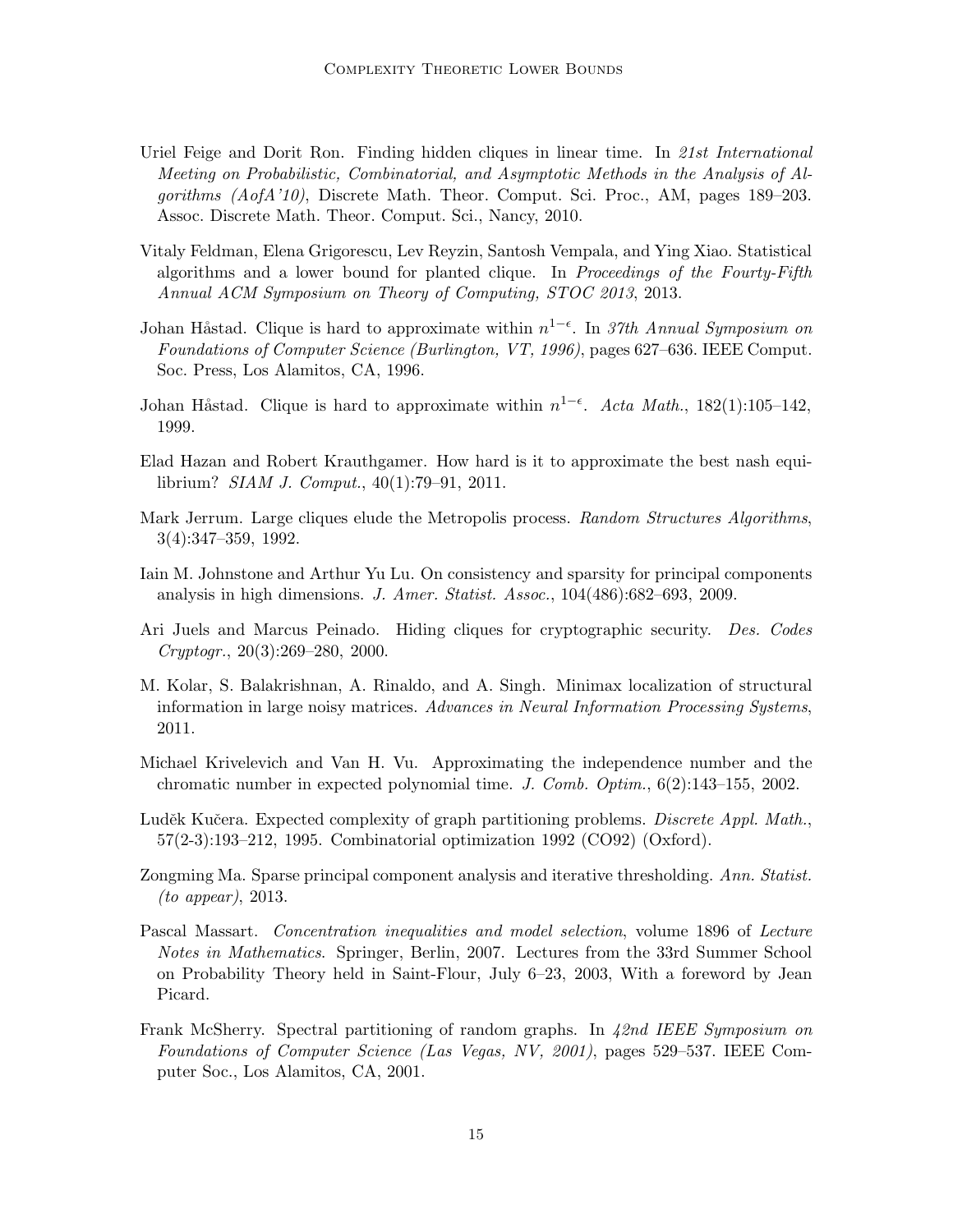- <span id="page-15-6"></span>Benjamin Rossman. Average-Case Complexity of Detecting Cliques. ProQuest LLC, Ann Arbor, MI, 2010. Thesis (Ph.D.)–Massachusetts Institute of Technology.
- <span id="page-15-1"></span>Shai Shalev-Shwartz, Ohad Shamir, and Eran Tomer. Using more data to speed-up training time. In Proceedings of the Fifteenth International Conference on Artificial Intelligence and Statistics April 21-23, 2012 La Palma, Canary Islands., volume 22 of JMLR W&CP, pages 1019–1027, 2012.
- <span id="page-15-5"></span>Joel Spencer. Ten lectures on the probabilistic method, volume 64 of CBMS-NSF Regional Conference Series in Applied Mathematics. Society for Industrial and Applied Mathematics (SIAM), Philadelphia, PA, second edition, 1994.
- <span id="page-15-0"></span>Xing Sun and Andrew B. Nobel. On the maximal size of large-average and ANOVA-fit submatrices in a Gaussian random matrix. Bernoulli, 19(1):275–294, 2013.
- <span id="page-15-3"></span>Alexandre B. Tsybakov. Introduction to nonparametric estimation. Springer Series in Statistics. Springer, New York, 2009. Revised and extended from the 2004 French original, Translated by Vladimir Zaiats.
- <span id="page-15-7"></span>Roman Vershynin. Introduction to the non-asymptotic analysis of random matrices. Arxiv Preprint, 11 2010. URL <http://arxiv.org/abs/1011.3027v7>.
- <span id="page-15-2"></span>Vincent Vu and Jing Lei. Minimax rates of estimation for sparse pca in high dimensions. In Proceedings of the Fifteenth International Conference on Artificial Intelligence and Statistics April 21-23, 2012 La Palma, Canary Islands., volume 22 of JMLR W&CP, pages 1278–1286, 2012.
- <span id="page-15-4"></span>David Zuckerman. Linear degree extractors and the inapproximability of max clique and chromatic number. In Proceedings of the thirty-eighth annual ACM symposium on Theory of computing, STOC '06, pages 681–690, New York, NY, USA, 2006. ACM.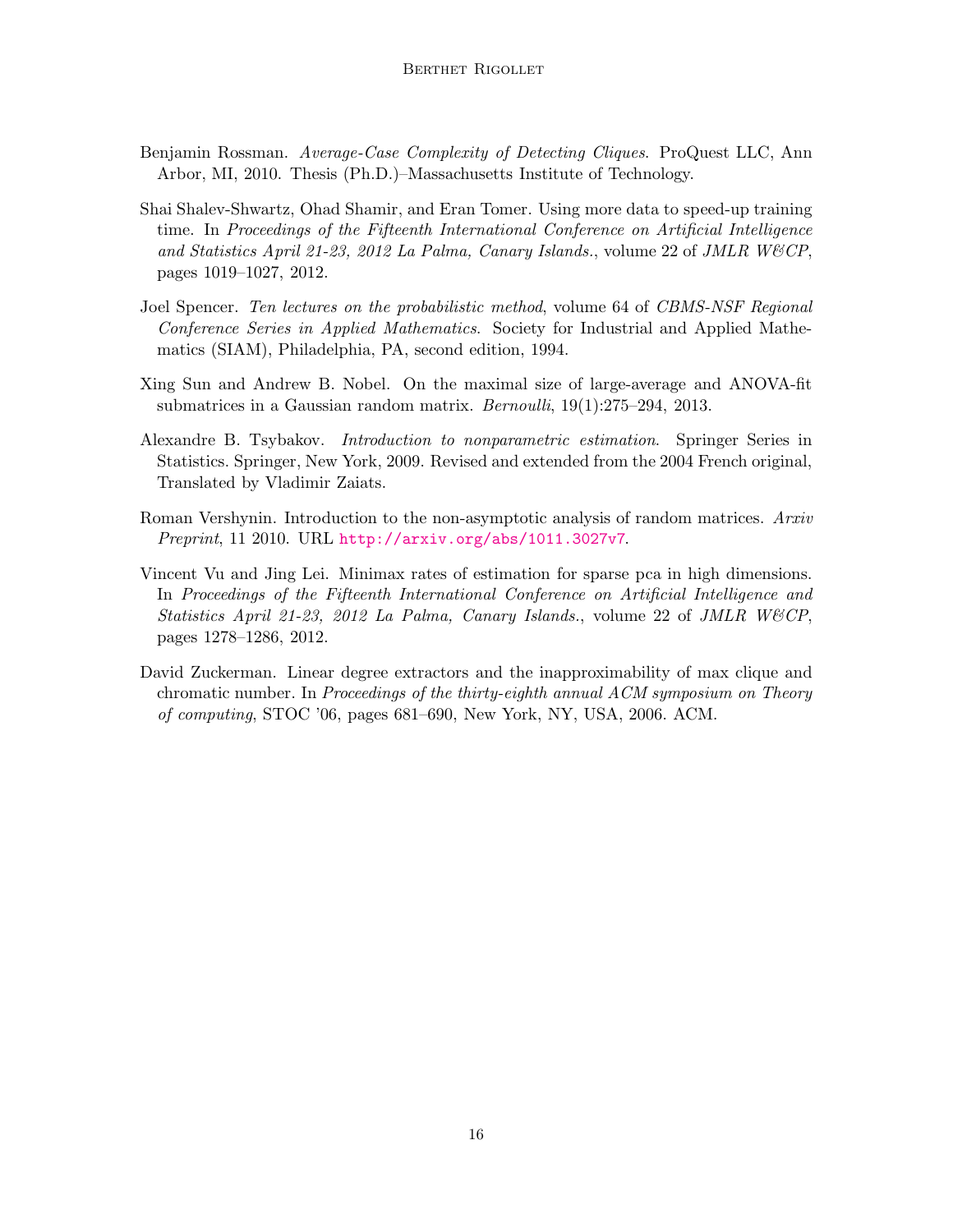## <span id="page-16-1"></span>Appendix A. Canonical representation of  $SDP_k(A)$

In this subsection, we give a reformulation of the optimization problem [\(6\)](#page-6-2) as a semidefinite program in its canonical form with a polynomial number of constraints. As a result, it can be solved in polynomial time up to arbitrary precision using interior point methods for example (see, e.g., [Boyd and Vandenberghe](#page-13-7), [2004](#page-13-7)):

$$
SDP_k(A) = \max. \qquad \sum_{i,j} A_{ij} (z_{ij}^+ - z_{ij}^-)
$$
  
subject to 
$$
z_{ij}^+ = z_{ji}^+ \ge 0, \ z_{ij}^- = z_{ji}^- \ge 0
$$

$$
\sum_i (z_{ii}^+ - z_{ii}^-) = 1, \ \sum_{i,j} (z_{ij}^+ + z_{ij}^-) \le k
$$

$$
\sum_{i>j} (z_{ij}^+ - z_{ij}^-)(E_{ij} + E_{ji}) + \sum_{\ell} (z_{\ell\ell}^+ - z_{\ell\ell}^-)E_{\ell\ell} \ge 0.
$$

<span id="page-16-0"></span>Appendix B. Technical lemmas used to compute the detection thresholds **Lemma 10** For all  $\mathbf{P}_0 \in \mathcal{D}_0$ , and  $t > 0$ , it holds

$$
\mathbf{P}_0\Big(\lambda_{\max}^k(\hat{\Sigma}) > 1 + 4\sqrt{\frac{t}{n}} + t\frac{t}{n}\Big) \leq \Big(\frac{ed}{k}\Big)^k 9^k e^{-t}\,.
$$

**Proof** We define the following events, for all  $S \subset \{1, ..., d\}$ ,  $u \in \mathbb{R}^p$ , and  $t > 0$ 

$$
\mathcal{A} = \left\{ \lambda_{\max}^k(\hat{\Sigma}) \ge 1 + 4\sqrt{\frac{t}{n}} + 4\frac{t}{n} \right\}
$$

$$
\mathcal{A}_S = \left\{ \lambda_{\max}(\hat{\Sigma}_S) \ge 1 + 4\sqrt{\frac{t}{n}} + 4\frac{t}{n} \right\}
$$

$$
\mathcal{A}_u = \left\{ u^\top \hat{\Sigma} u \ge 1 + 2\sqrt{\frac{t}{n}} + 2\frac{t}{n} \right\}.
$$

By union on all sets of cardinal  $k$ , it holds

$$
\mathcal{A} \subset \bigcup_{|S|=k} \mathcal{A}_S.
$$

Furthermore, let  $\mathcal{N}_S$ , be a minimal covering 1/4-net of  $\mathcal{S}_S^S$ , the set of unit vectors with support included in S. It is a classical result that  $|\mathcal{N}_S| \leq 9^k$  as shown in [Vershynin](#page-15-7) [\(2010](#page-15-7)) and that it holds

$$
\lambda_{\max}(\hat{\Sigma}_S - I_S) \le 2 \max_{u \in \mathcal{N}_S} u^\top (\hat{\Sigma} - I_p) u.
$$

Therefore it holds

$$
\mathcal{A}_S \subset \bigcup_{u \in \mathcal{N}_S} \mathcal{A}_u \,.
$$

Hence, by union bound

$$
\mathbf{P}_0(\mathcal{A}) \leq \sum_{|S|=k} \sum_{u \in \mathcal{N}_S} \mathbf{P}_0(\mathcal{A}_u).
$$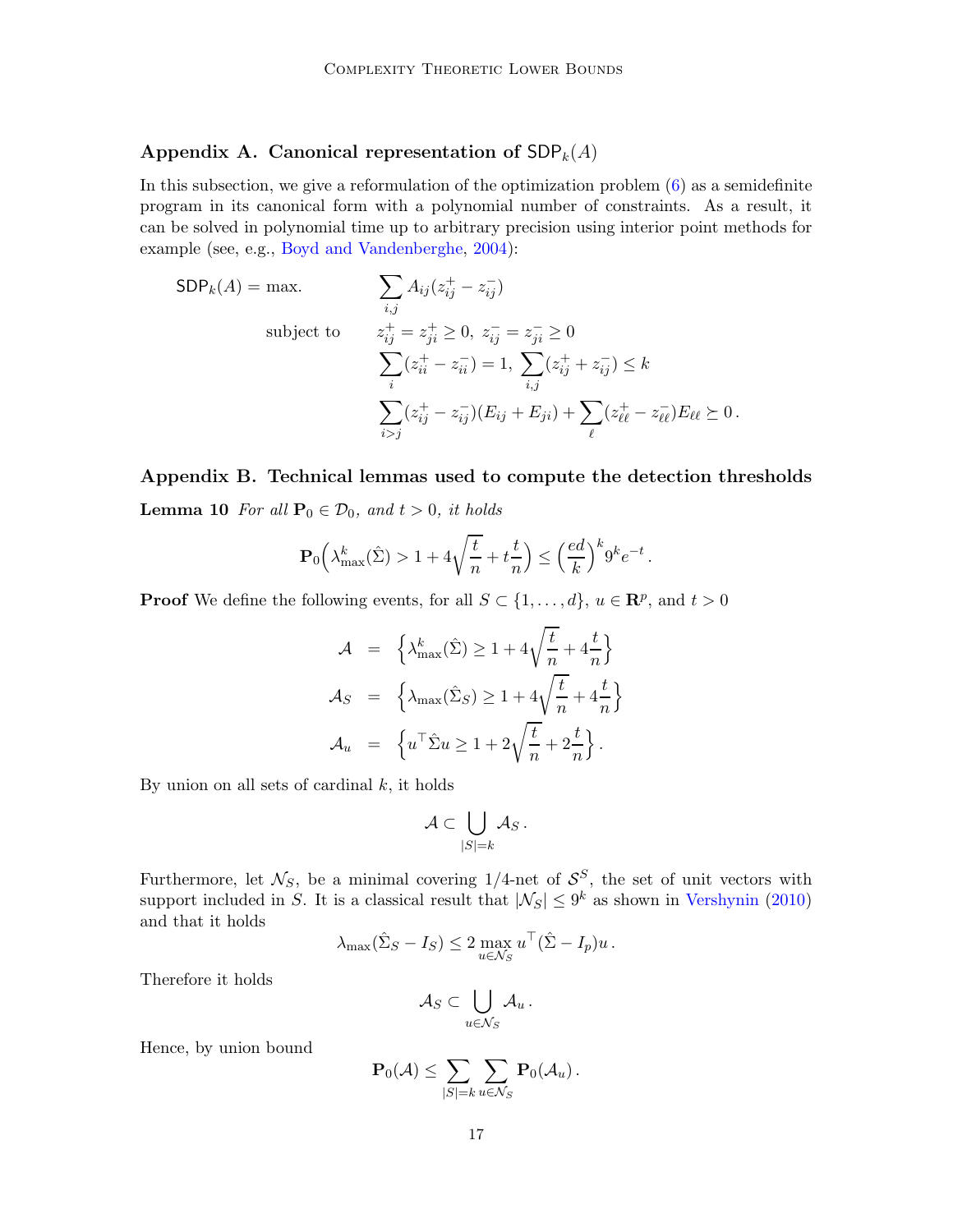By definition of  $\mathcal{D}_0$ ,  $\mathbf{P}_0(A_u) \leq e^{-t}$  for  $|u|_2 = 1$ . The classical inequality  $\binom{d}{k}$  $\binom{d}{k} \leq \left(\frac{ed}{k}\right)$  $(\frac{e}{k})^k$  yields the desired result.

<span id="page-17-0"></span>**Lemma 11** For all  $\mathbf{P}_0 \in \mathcal{D}_0$ , and  $\delta > 0$ , it holds

$$
\mathbf{P}_0\Big( \textsf{SDP}_k(\hat{\Sigma}) \leq 1 + 2\sqrt{\frac{k^2\log(4d^2/\delta)}{n}} + 2\frac{k\log(4d^2/\delta)}{n} + 2\sqrt{\frac{\log(2d/\delta)}{n}} + 2\frac{\log(2d/\delta)}{n} \Big) \geq 1 - \delta \,.
$$

**Proof** We decompose  $\hat{\Sigma}$  as the sum of its diagonal and off-diagonal matrices, respectively  $\hat{\Delta}$ and  $\hat{\Psi}$ . Taking  $U = -\hat{\Psi}$  in the dual formulation of the semidefinite program (see [Bach et al.](#page-13-8), [2010;](#page-13-8) [Berthet and Rigollet](#page-13-2), [2012](#page-13-2)) yields

<span id="page-17-2"></span>
$$
\text{SDP}_k(\hat{\Sigma}) = \min_{U \in \mathbf{S}^d} \left\{ \lambda_{\max}(\hat{\Sigma} + U) + k|U|_{\infty} \right\} \leq |\hat{\Delta}|_{\infty} + k|\hat{\Psi}|_{\infty}.
$$
 (11)

We first control the largest off-diagonal element of  $\hat{\Sigma}$  by bounding  $|\hat{\Psi}|_{\infty}$  with high probability. For every  $i \neq j$ , we have

$$
\hat{\Psi}_{ij} = \frac{1}{2} \Big[ \frac{1}{n} \sum_{\ell=1}^n \Big[ \frac{1}{2} (X_{\ell,i} + X_{\ell,j})^2 - 1 \Big] - \frac{1}{n} \sum_{\ell=1}^n \Big[ \frac{1}{2} (X_{\ell,i} - X_{\ell,j})^2 - 1 \Big] \Big] \n= \frac{1}{2} \Big[ \frac{1}{n} \sum_{\ell=1}^n \Big[ \Big( \frac{e_i^{\top} + e_j^{\top}}{\sqrt{2}} X_{\ell} \Big)^2 - 1 \Big] - \frac{1}{n} \sum_{k=1}^n \Big[ \Big( \frac{e_i^{\top} - e_j^{\top}}{\sqrt{2}} X_{\ell} \Big)^2 - 1 \Big] \Big].
$$

By definition of  $\mathcal{D}_0$ , it holds for  $t > 0$  that

$$
\mathbf{P}_0\left(|\hat{\Psi}_{ij}|\geq 2\sqrt{\frac{t}{n}}+2\frac{t}{n}\right)\leq 4e^{-t}.
$$

Hence, by union bound on the off-diagonal terms, we get

$$
\mathbf{P}_0\Big(\max_{i
$$

Taking  $t = \log(4p^2/\delta)$  yields that under  $P_0$  with probability  $1 - \delta/2$ ,

<span id="page-17-1"></span>
$$
|\hat{\Psi}|_{\infty} \le 2\sqrt{\frac{\log(4d^2/\delta)}{n}} + 2\frac{\log(4d^2/\delta)}{n}.
$$
\n(12)

We control the largest diagonal element of  $\hat{\Sigma}$  as follows. We have by definition of  $\hat{\Delta}$ , for all  $i$ 

$$
\hat{\Delta}_{ii} = \frac{1}{n} \sum_{\ell=1}^n (e_i^\top X_\ell)^2.
$$

Similarly, by union bound over the  $p$  diagonal terms, it holds

$$
\mathbf{P}_0\Big(|\hat{\Delta}|_\infty \geq 1 + 2\sqrt{\frac{t}{n}} + 2\frac{t}{n}\Big) \leq de^{-t}.
$$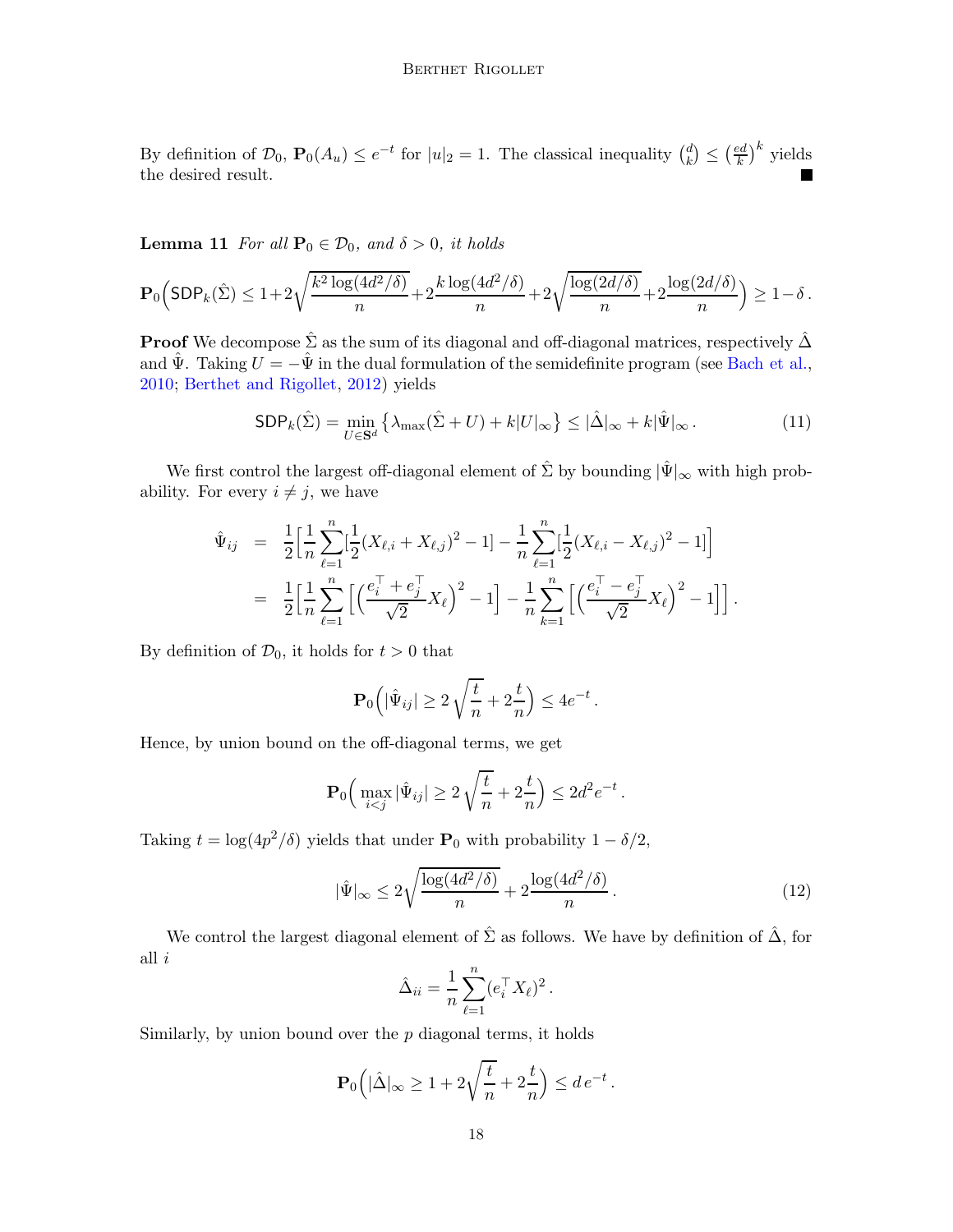Taking  $t = \log(2p/\delta)$  yields, under  $P_0$  with probability  $1 - \delta/2$ ,

<span id="page-18-1"></span>
$$
|\hat{\Delta}|_{\infty} \le 1 + 2\sqrt{\frac{\log(2d/\delta)}{n}} + 2\frac{\log(2d/\delta)}{n}.
$$
 (13)

The desired result is obtained by plugging  $(12)$  and  $(13)$  into  $(11)$ .

## <span id="page-18-0"></span>Appendix C. Proof of Lemma [8](#page-10-1)

**Proof** Let  $S \subset \{1, ..., n\}$  (resp.  $T \subset \{1, ..., d\}$ ) denote the (random) right (resp. left) vertices of  $V'$  that are in the planted biclique.

Define the random variables

$$
\varepsilon_i' = \mathbf{1}\{i \in S\}, \quad i = 1, \dots, n
$$
  

$$
\gamma_j' = \mathbf{1}\{j \in T\}, \quad j = 1, \dots, d.
$$

On the one hand, if  $i \notin S$ , i.e., if  $\varepsilon_i' = 0$ , then  $X_i^{(G)}$  $i_i^{(G)}$  is a vector of independent Rademacher random variables. On the other hand, if  $i \in S$ , i.e., if  $\varepsilon'_{i} = 1$  then, for any  $j = 1, ..., d$ ,

$$
X_{i,j}^{(G)} = Y'_{i,j} = \begin{cases} \eta_i & \text{if } \gamma'_j = 1, \\ r_{ij} & \text{otherwise,} \end{cases}
$$

where  $r = {r_{ij}}_{ij}$  is a  $n \times d$  matrix of i.i.d Rademacher random variables.

We can therefore write

$$
X_i^{(G)} = (1 - \varepsilon_i')r_i + \varepsilon_i' Y_i', \quad i = 1, \dots, n,
$$

where  $Y_i' = (Y_{i,1}', \ldots, Y_{i,d}')^{\top}$  and  $r_i^{\top}$  is the *i*th row of *r*.

Note that the  $\varepsilon_i$ 's are not independent. Indeed, they correspond to n draws without replacement from an urn that contains  $2m$  balls (vertices) among which  $\kappa$  are of type 1 (in the planted clique) and the rest are of type 0 (outside of the planted clique). Denote by  $\mathbf{p}_{\varepsilon}$ the joint distribution of  $\varepsilon' = (\varepsilon'_1, \ldots, \varepsilon'_n)$  and define their "with replacement" counterparts as follows. Let  $\varepsilon_1, \ldots, \varepsilon_n$  be n i.i.d. Bernoulli random variables with parameter  $p = \frac{\kappa}{2m} \le \frac{1}{2}$ . Denote by  $\mathbf{p}_{\varepsilon}$  the joint distribution of  $\varepsilon = (\varepsilon_1, \ldots, \varepsilon_n)$ .

We also replace the distribution of the  $\gamma'_j$ s as follows. Let  $\gamma = (\gamma_1, \ldots, \gamma_n)$  have conditional distribution given  $\varepsilon$  be given by

$$
\mathbf{p}_{\gamma|\varepsilon}(A) = \mathbf{P}\Big(\gamma' \in A \Big| \sum_{i=1}^d \gamma' \ge k, \varepsilon' = \varepsilon\Big).
$$

Define  $(X_1, \ldots, X_n)$  by

$$
X_i = (1 - \varepsilon_i) r_i + \varepsilon_i Y_i, \quad i = 1, \dots, n,
$$

where  $Y_i \in \mathbf{R}^d$  has coordinates given by

$$
Y_{i,j} = \begin{cases} \eta_i & \text{if } \gamma_j = 1\\ r_{ij} & \text{otherwise} \end{cases}
$$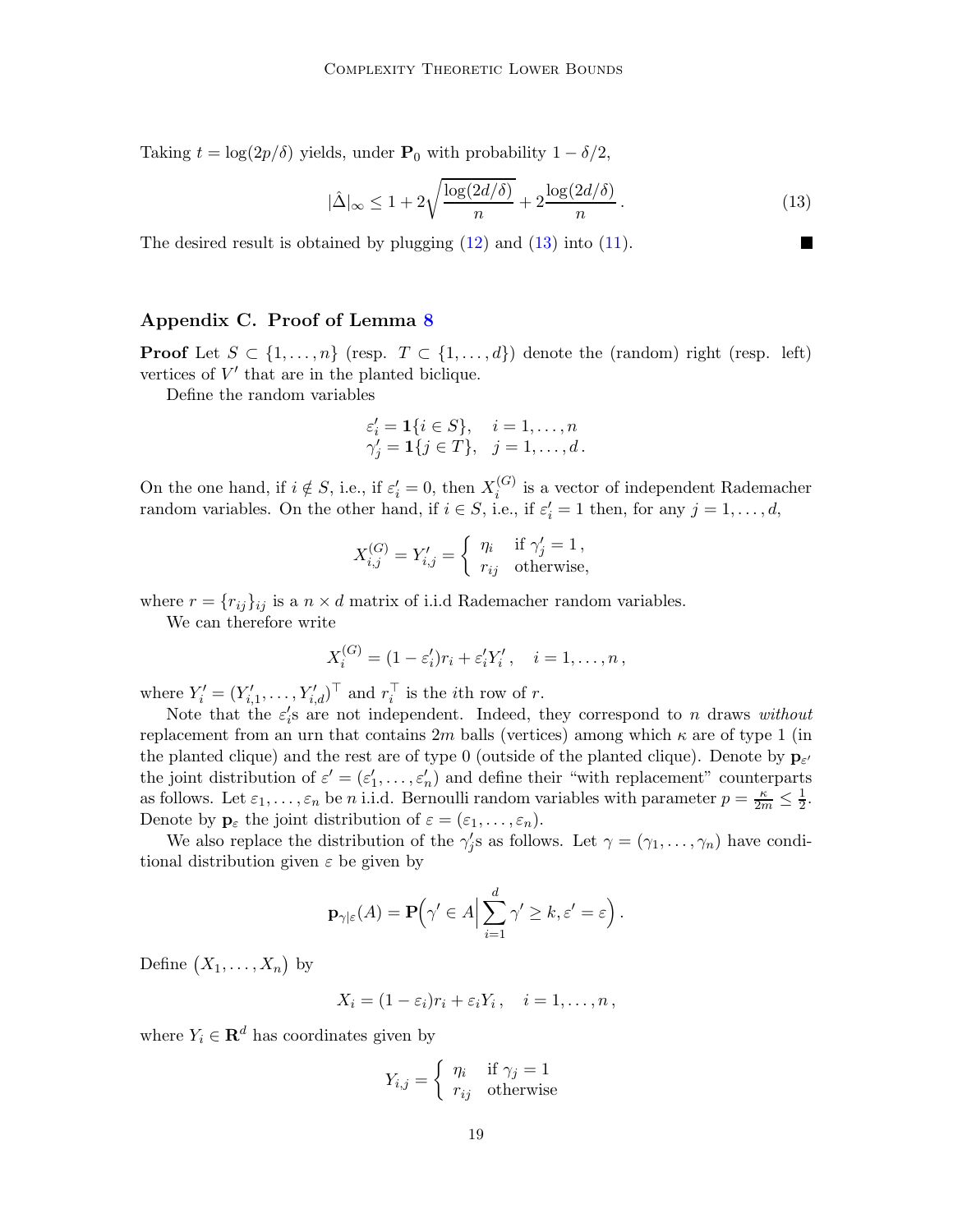With this construction, the  $X_i$ s are iid. Moreover, as we will see, the joint distribution  ${\bf P}^{{\sf bl}(G)}_1$  $_1^{\mathsf{bl}(G)}$  of  $\mathsf{bl}(G) = \big(X_1^{(G)}\big)$  $X_1^{(G)}, \ldots, X_n^{(G)}$  is close in total variation to the joint distribution  $\mathbf{P}_1^{\otimes n}$ of  $(X_1, \ldots, X_n)$ .

Note first that Markov's inequality yields

<span id="page-19-0"></span>
$$
\mathbf{P}\Big(\sum_{i=1}^{n}\varepsilon_{i} > \frac{\kappa}{2}\Big) \le \frac{2np}{\kappa} = \frac{n}{m}.
$$
\n(14)

Moreover, given  $\sum_{i=1}^n \varepsilon_i = s$ , we have  $\sum_{i=1}^d \gamma_i \ge U \sim \mathcal{H}(2m-n, \kappa-s, n)$ . It follows from [Diaconis and Freedman](#page-13-13) [\(1980,](#page-13-13) Theorem (4)), that

$$
\left\|\mathcal{H}(2m-n,\kappa-s,n)-\mathcal{B}\left(n,\frac{\kappa-s}{2m-n}\right)\right\|_{\sf TV}\leq\frac{4n}{2m-n}\leq\frac{4n}{m}.
$$

Together with the Chernoff-Okamoto inequality [\(Dudley](#page-13-14), [1999](#page-13-14), Equation (1.3.10)), it yields

$$
\mathbf{P}\Big(U < \frac{n(\kappa - s)}{2m - n} - \sqrt{\frac{n(\kappa - s)}{2m - n}\log\left(\frac{m}{n}\right)}\Big|\sum_{i=1}^n \varepsilon_i = s\Big) \le \frac{n}{m} + \frac{4n}{m} = \frac{5n}{m}.
$$

Combined with [\(14\)](#page-19-0) and view of  $(10)(b, c)$ , it implies that with probability  $1 - 6n/m$ , it holds

$$
\sum_{j=1}^{d} \gamma_j \ge U \ge \frac{n\kappa}{4m} - \sqrt{\frac{n\kappa}{4m} \log\left(\frac{m}{n}\right)} \ge \frac{n\kappa}{8m} \ge k. \tag{15}
$$

Denote by **p** the joint distribution of  $(\varepsilon_1,\ldots,\varepsilon_n,\gamma_1,\ldots,\gamma_d)$  and by **p**' that of  $(\varepsilon'_1,\ldots,\varepsilon'_n,\gamma'_1,\ldots,\gamma'_d)$ . Using again [Diaconis and Freedman](#page-13-13)  $(1980,$  $(1980,$  Theorem  $(4)$ ) and  $(10)(a)$ , we get

$$
\|\mathbf{p'}-\mathbf{p}\|_{\mathsf{TV}} \leq \frac{6n}{m} + \|\mathbf{p}_{\varepsilon'}-\mathbf{p}_{\varepsilon}\|_{\mathsf{TV}} \leq \frac{6n}{m} + \frac{4n}{2m} = \frac{8n}{m} \leq \beta\delta\,.
$$

Since the conditional distribution of  $(X_1, \ldots, X_n)$  given  $(\varepsilon, \gamma)$  is the same as that of  $\mathsf{bl}(G)$ given  $(\varepsilon', \gamma')$ , we have

$$
\|\mathbf{P}_1^{\mathsf{bl}(G)} - \mathbf{P}_1^{\otimes n}\|_{\mathsf{TV}} = \|\mathbf{p}' - \mathbf{p}\|_{\mathsf{TV}} \leq \beta\delta.
$$

It remains to prove that  $\mathbf{P}_1 \in \mathcal{D}_1^k(\bar{\theta})$ . Fix  $\nu > 0$  and define  $Z \in \mathcal{B}_0(k)$  by

$$
Z_j = \begin{cases} \gamma_j/\sqrt{k}, & \text{if } \sum_{i=1}^j \gamma_i \le k \\ 0 & \text{otherwise.} \end{cases}
$$

Denote by  $S_Z \subset \{1, \ldots, d\}$ , the support of Z. Next, observe that for any  $x, \theta > 0$ , it holds

<span id="page-19-1"></span>
$$
\inf_{v \in \mathcal{B}_0(k)} \mathbf{P}_1^{\otimes n} \left( \widehat{\mathsf{V}}_n(v) - (1+\theta) < -x \right) \le \mathbf{P}_1^{\otimes n} \left( \widehat{\mathsf{V}}_n(Z) - (1+\theta) < -x \right). \tag{16}
$$

Moreover, for any  $i = 1, \ldots, n$ 

$$
(Z^{\top} X_i)^2 = \frac{1}{k} \Big( k \varepsilon_i \eta_i + (1 - \varepsilon_i) \sum_{j \in S_Z} r_{ij} \Big)^2 = \varepsilon_i k + (1 - \varepsilon_i) \frac{1}{k} \Big( \sum_{j \in S_Z} r_{ij} \Big)^2.
$$